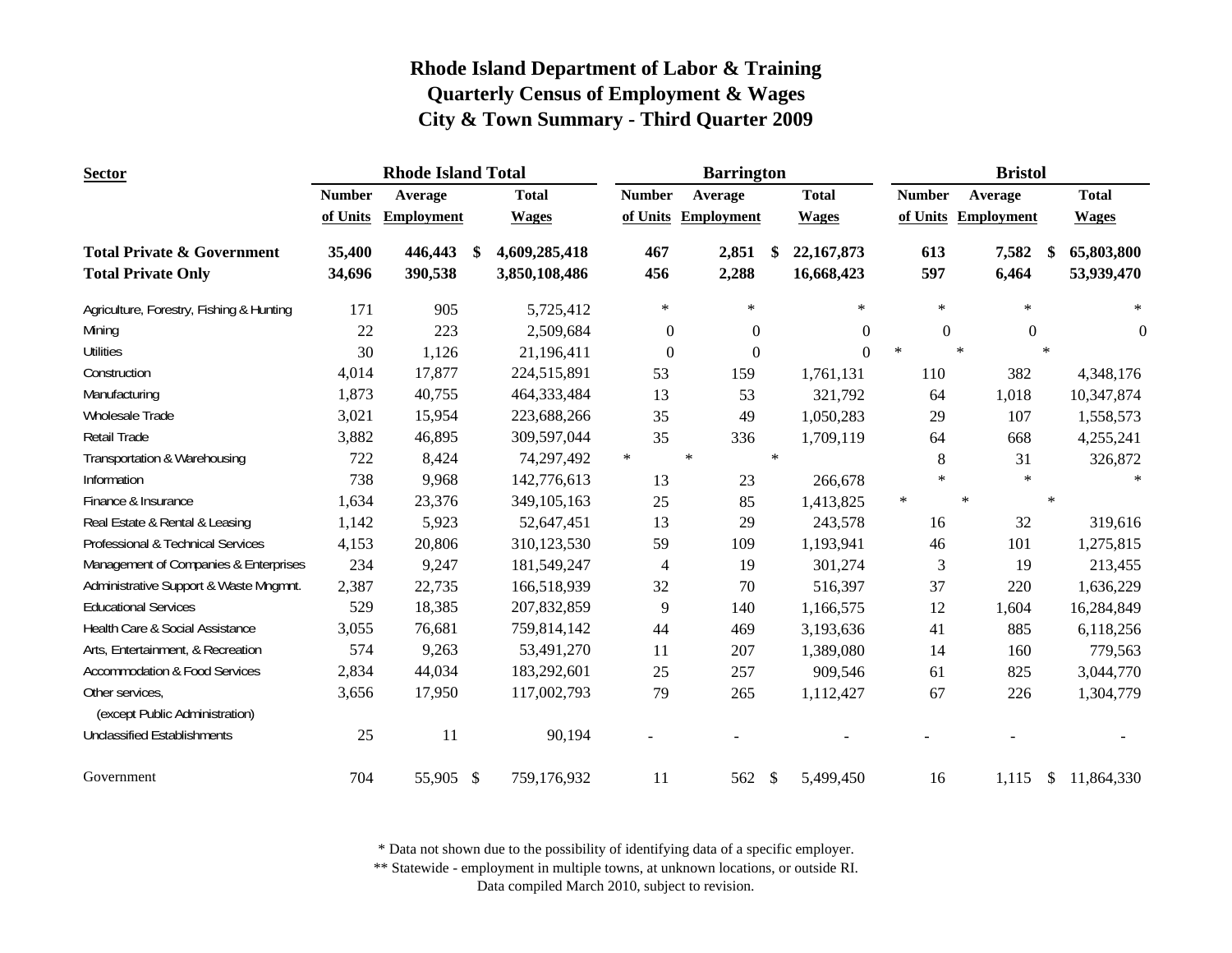| <b>Sector</b>                            |               | <b>Burrillville</b> |                  |               | <b>Central Falls</b>     |        |                  |        |                  |                     | <b>Charlestown</b> |        |              |
|------------------------------------------|---------------|---------------------|------------------|---------------|--------------------------|--------|------------------|--------|------------------|---------------------|--------------------|--------|--------------|
|                                          | <b>Number</b> | Average             | <b>Total</b>     | <b>Number</b> | Average                  |        | <b>Total</b>     |        | <b>Number</b>    | Average             |                    |        | <b>Total</b> |
|                                          |               | of Units Employment | <b>Wages</b>     |               | of Units Employment      |        | <b>Wages</b>     |        |                  | of Units Employment |                    |        | <b>Wages</b> |
| <b>Total Private &amp; Government</b>    | 296           | 2,748               | \$<br>21,466,141 | 237           | 2,640                    | S      | 23,459,866       |        | 245              |                     | 1,613              | -SS    | 13,503,887   |
| <b>Total Private Only</b>                | 280           | 2,227               | 16,492,876       | 226           | 1,912                    |        | 14,704,701       |        | 231              |                     | 1,367              |        | 11,245,374   |
| Agriculture, Forestry, Fishing & Hunting | $\ast$        | $\ast$              | $\star$          | $\Omega$      | $\Omega$                 |        | $\Omega$         | $\ast$ |                  | $\star$             |                    | $\ast$ |              |
| Mining                                   | $\Omega$      | $\Omega$            | $\Omega$         | $\Omega$      | $\Omega$                 |        | 0                |        | $\ast$           |                     | $\ast$             |        |              |
| <b>Utilities</b>                         | $\ast$        | $\ast$              | $\ast$           | $\Omega$      | $\Omega$                 |        | $\theta$         |        | $\mathbf{0}$     |                     | $\mathbf{0}$       |        | $\theta$     |
| Construction                             | 69            | 189                 | 2,133,817        | 19            | 96                       |        | 991,067          |        | 53               |                     | 144                |        | 1,601,522    |
| Manufacturing                            | 9             | 441                 | 4,365,536        | 31            | 574                      |        | 4,950,575        |        | 4                |                     | 333                |        | 3,463,841    |
| <b>Wholesale Trade</b>                   | 21            | 48                  | 595,963          | 5             | 35                       |        | 320,834          |        | 9                |                     | 20                 |        | 379,221      |
| Retail Trade                             | 17            | 146                 | 740,900          | 37            | 196                      |        | 1,175,655        |        | 24               |                     | 171                |        | 1,086,098    |
| Transportation & Warehousing             | 5             | 11                  | 173,631          | 3             | 15                       |        | 52,016           |        | 8                |                     | 14                 |        | 95,674       |
| Information                              | 8             | 32                  | 206,406          | $\mathbf{0}$  | $\mathbf{0}$             |        | $\Omega$         |        | 5                |                     | $20\,$             |        | 97,277       |
| Finance & Insurance                      | 7             | 17                  | 163,920          | 10            | 78                       |        | 708,510          |        | 7                |                     | 37                 |        | 521,332      |
| Real Estate & Rental & Leasing           | 4             | 7                   | 37,182           | 7             | 42                       |        | 286,657          |        | 8                |                     | 21                 |        | 221,013      |
| Professional & Technical Services        | 18            | 44                  | 634,331          | 9             | 18                       |        | 179,327          |        | 20               |                     | 33                 |        | 439,953      |
| Management of Companies & Enterprises    | $\ast$        | $\star$             | $\ast$           | $\mathbf{0}$  | $\mathbf{0}$             |        | $\boldsymbol{0}$ |        | $\boldsymbol{0}$ |                     | $\boldsymbol{0}$   |        | $\Omega$     |
| Administrative Support & Waste Mngmnt.   | 22            | 83                  | 525,678          | 14            | 282                      |        | 2,433,377        |        | 22               |                     | 66                 |        | 518,098      |
| <b>Educational Services</b>              | 5             | 34                  | 113,909          | $\ast$        | $\star$                  |        | $\ast$           | $\ast$ |                  | $\star$             |                    | $\ast$ |              |
| Health Care & Social Assistance          | 17            | 476                 | 3,421,139        | 19            | 240                      |        | 1,656,936        |        | 18               |                     | 176                |        | 1,311,654    |
| Arts, Entertainment, & Recreation        | 5             | 78                  | 245,488          |               | $\overline{\phantom{a}}$ |        |                  |        | $\overline{4}$   |                     | 23                 |        | 264,189      |
| <b>Accommodation &amp; Food Services</b> | 27            | 455                 | 1,539,302        | 31            | 162                      |        | 596,015          |        | 20               |                     | 264                |        | 953,068      |
| Other services,                          | 41            | 94                  | 578,010          | 38            | 116                      |        | 682,579          |        | 25               |                     | 40                 |        | 236,463      |
| (except Public Administration)           |               |                     |                  |               |                          |        |                  |        |                  |                     |                    |        |              |
| <b>Unclassified Establishments</b>       | $\mathbf{0}$  | $\boldsymbol{0}$    | $\Omega$         | $\ast$        | $\ast$                   | $\ast$ |                  |        | $\boldsymbol{0}$ |                     | $\boldsymbol{0}$   |        | $\theta$     |
| Government                               | 16            | 520                 | \$<br>4,973,265  | 11            | 729                      | \$     | 8,755,165        |        | 14               |                     | 247                | \$     | 2,258,513    |

\* Data not shown due to the possibility of identifying data of a specific employer.

\*\* Statewide - employment in multiple towns, at unknown locations, or outside RI.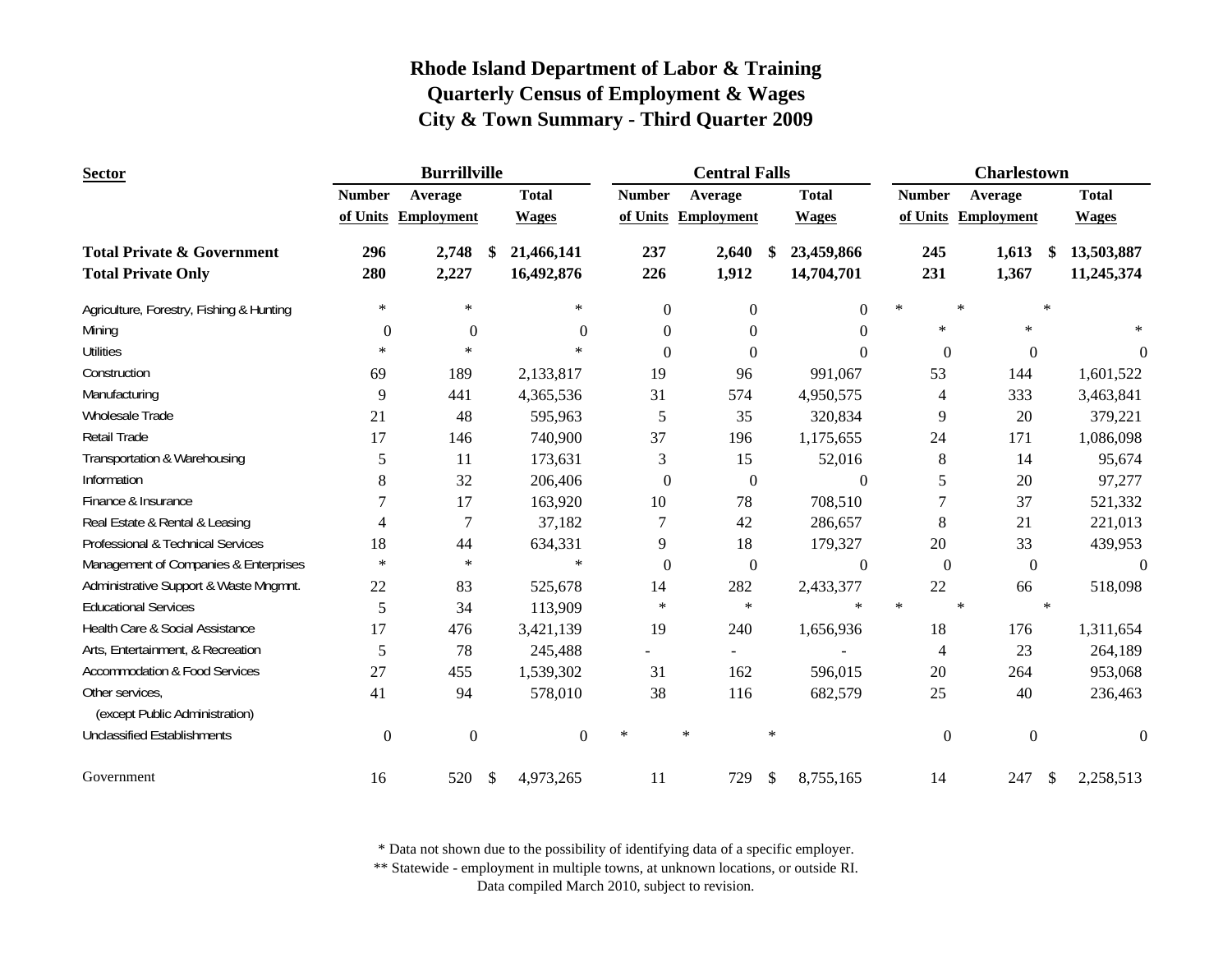| <b>Sector</b>                            |               | Coventry            |              |              |               |        | <b>Cranston</b>   |               |              |        |               | <b>Cumberland</b> |               |              |
|------------------------------------------|---------------|---------------------|--------------|--------------|---------------|--------|-------------------|---------------|--------------|--------|---------------|-------------------|---------------|--------------|
|                                          | <b>Number</b> | Average             |              | <b>Total</b> | <b>Number</b> |        | Average           |               | <b>Total</b> |        | <b>Number</b> | Average           |               | <b>Total</b> |
|                                          |               | of Units Employment |              | <b>Wages</b> | of Units      |        | <b>Employment</b> |               | <b>Wages</b> |        | of Units      | <b>Employment</b> |               | <b>Wages</b> |
| <b>Total Private &amp; Government</b>    | 744           | 7,321               | \$           | 61,106,121   | 2,504         |        | 32,124            | \$            | 325,505,745  |        | 872           | 8,606             | <sup>\$</sup> | 84,852,110   |
| <b>Total Private Only</b>                | 726           | 6,230               |              | 48,599,915   | 2,480         |        | 26,672            |               | 242,915,270  |        | 855           | 7,683             |               | 75,368,979   |
| Agriculture, Forestry, Fishing & Hunting | $\ast$        | $\ast$              |              | $\ast$       | 6             |        | $20\,$            |               | 120,975      |        | $\ast$        | $\ast$            |               | $\ast$       |
| Mining                                   | $\ast$        | $\ast$              | $\ast$       |              | $\ast$        |        | $\ast$            |               | $\ast$       |        | $\ast$        | $\ast$            |               |              |
| <b>Utilities</b>                         | $\Omega$      | $\theta$            |              | $\Omega$     |               |        | $\blacksquare$    |               |              |        | $\ast$        | $\ast$            |               | $\ast$       |
| Construction                             | 144           | 416                 |              | 4,118,658    | 268           |        | 1,290             |               | 17,634,907   |        | 135           | 880               |               | 12,390,016   |
| Manufacturing                            | 45            | 603                 |              | 9,502,271    | 173           |        | 3,912             |               | 44,991,463   |        | 43            | 1,243             |               | 12,176,284   |
| Wholesale Trade                          | 43            | 276                 |              | 3,295,160    | 193           |        | 1,501             |               | 18,068,086   |        | 84            | 710               |               | 10,199,012   |
| Retail Trade                             | 91            | 1,714               |              | 10,944,535   | 305           |        | 4,051             |               | 27,138,209   |        | 78            | 961               |               | 6,017,828    |
| Transportation & Warehousing             | 12            | 175                 |              | 1,390,163    | 57            |        | 580               |               | 6,420,923    |        | 23            | 495               |               | 3,696,212    |
| Information                              | 9             | 27                  |              | 288,418      | 41            |        | 1,828             |               | 24,892,611   |        | 21            | 141               |               | 1,075,267    |
| Finance & Insurance                      | 25            | 130                 |              | 1,241,295    | 133           |        | 743               |               | 8,486,774    |        | 42            | 149               |               | 6,393,643    |
| Real Estate & Rental & Leasing           | 24            | 57                  |              | 385,179      | 83            |        | 392               |               | 4,921,034    |        | 31            | 102               |               | 954,865      |
| Professional & Technical Services        | 60            | 167                 |              | 2,091,847    | 259           |        | 1,627             |               | 21,888,520   |        | 86            | 339               |               | 4,742,827    |
| Management of Companies & Enterprises    | 4             | 56                  |              | 789,740      | 14            |        | 251               |               | 3,521,931    | $\ast$ |               | $\star$           | $\ast$        |              |
| Administrative Support & Waste Mngmnt.   | 62            | 275                 |              | 2,073,657    | 173           |        | 1,705             |               | 12,061,514   |        | 47            | 180               |               | 1,217,620    |
| <b>Educational Services</b>              | 9             | 91                  |              | 551,630      | 34            |        | 271               |               | 1,674,191    |        | 12            | 109               |               | 556,599      |
| Health Care & Social Assistance          | 40            | 954                 |              | 7,162,556    | 265           |        | 3,896             |               | 29,500,167   |        | 76            | 1,020             |               | 8,277,535    |
| Arts, Entertainment, & Recreation        | 7             | 58                  |              | 130,043      | 29            |        | 351               |               | 1,687,220    |        | $8\,$         | 72                |               | 285,641      |
| <b>Accommodation &amp; Food Services</b> | 63            | 925                 |              | 3,051,866    | 174           |        | 2,750             |               | 9,941,944    |        | 57            | 609               |               | 1,982,776    |
| Other services,                          | 84            | 292                 |              | 1,522,744    | 271           |        | 1,472             |               | 9,454,734    |        | 104           | 533               |               | 3,528,295    |
| (except Public Administration)           |               |                     |              |              |               |        |                   |               |              |        |               |                   |               |              |
| <b>Unclassified Establishments</b>       |               |                     |              |              | $\ast$        | $\ast$ |                   | $\ast$        |              | $\ast$ |               | $\ast$            | $\ast$        |              |
| Government                               | 18            | 1,091               | $\mathbb{S}$ | 12,506,206   | 24            |        | 5,453             | $\mathbf{\$}$ | 82,590,475   |        | 17            | 924               | $\mathcal{S}$ | 9,483,131    |

\* Data not shown due to the possibility of identifying data of a specific employer.

\*\* Statewide - employment in multiple towns, at unknown locations, or outside RI.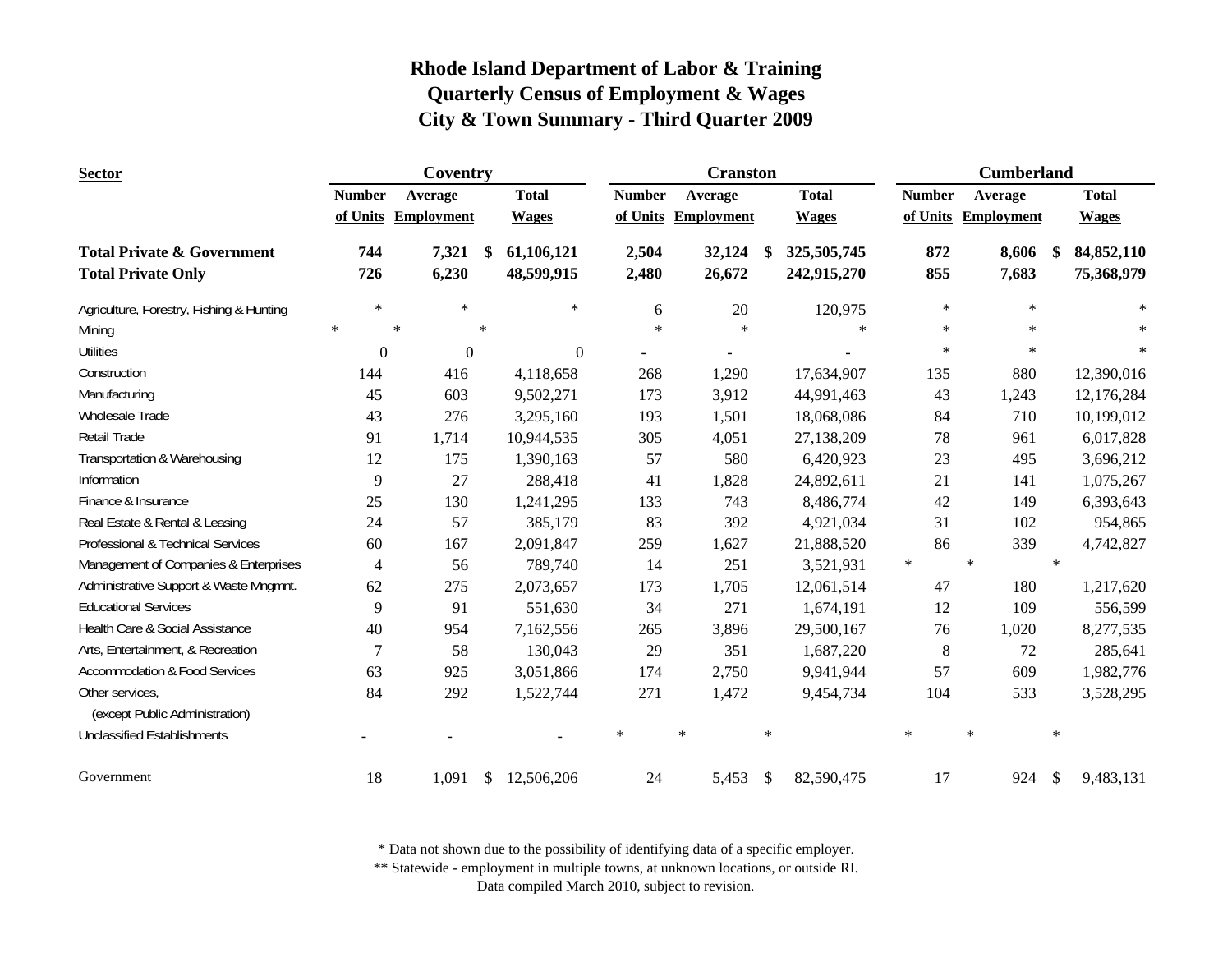| <b>Sector</b>                            | <b>East Greenwich</b> |                     |    |                |                | <b>East Providence</b> |        |               |        |                  | <b>Exeter</b>       |                          |
|------------------------------------------|-----------------------|---------------------|----|----------------|----------------|------------------------|--------|---------------|--------|------------------|---------------------|--------------------------|
|                                          | <b>Number</b>         | Average             |    | <b>Total</b>   | <b>Number</b>  | Average                |        | <b>Total</b>  |        | <b>Number</b>    | Average             | <b>Total</b>             |
|                                          |                       | of Units Employment |    | <b>Wages</b>   |                | of Units Employment    |        | <b>Wages</b>  |        |                  | of Units Employment | <b>Wages</b>             |
| <b>Total Private &amp; Government</b>    | 730                   | 6,829               | \$ | 67,070,762     | 1,473          | 21,549                 | \$.    | 209,824,330   |        | 178              | 1,302               | \$11,987,477             |
| <b>Total Private Only</b>                | 716                   | 6,045               |    | 58,554,933     | 1,450          | 19,706                 |        | 187, 172, 281 |        | 172              | 1,223               | 11,264,545               |
| Agriculture, Forestry, Fishing & Hunting | 3                     | 15                  |    | 102,166        | $\overline{0}$ | $\overline{0}$         |        | $\theta$      |        | 5                | 135                 | 653,769                  |
| Mining                                   | $\Omega$              | $\Omega$            |    | $\Omega$       | $\Omega$       | $\Omega$               |        | $\Omega$      |        | $\Omega$         | $\Omega$            | $\Omega$                 |
| <b>Utilities</b>                         | $\mathbf{0}$          | $\mathbf{0}$        |    | $\overline{0}$ | $\Omega$       | $\Omega$               |        | $\Omega$      |        | $\theta$         | $\overline{0}$      | $\theta$                 |
| Construction                             | 39                    | 213                 |    | 2,734,963      | 210            | 1,005                  |        | 13,579,771    |        | 30               | 83                  | 871,392                  |
| Manufacturing                            | 26                    | 583                 |    | 6,235,163      | 100            | 2,036                  |        | 22,766,685    |        | 7                | 40                  | 418,919                  |
| <b>Wholesale Trade</b>                   | 64                    | 292                 |    | 6,410,937      | 115            | 1,309                  |        | 15,575,721    |        | 7                | 62                  | 594,744                  |
| Retail Trade                             | 65                    | 688                 |    | 5,484,828      | 136            | 1,637                  |        | 11,751,335    |        | 16               | 64                  | 544,686                  |
| Transportation & Warehousing             | 8                     | 45                  |    | 581,258        | 33             | 157                    |        | 1,543,853     |        | 6                | 15                  | 91,731                   |
| Information                              | 13                    | 25                  |    | 370,515        | 23             | 365                    |        | 4,405,702     |        | 3                | 10                  | 79,126                   |
| Finance & Insurance                      | 49                    | 295                 |    | 3,854,896      | 104            | 3,384                  |        | 33,635,245    |        | $\ast$           | $\ast$              | $\ast$                   |
| Real Estate & Rental & Leasing           | 39                    | 109                 |    | 1,155,294      | 40             | 212                    |        | 1,954,320     |        | 6                | 13                  | 90,044                   |
| Professional & Technical Services        | 118                   | 511                 |    | 8,102,838      | 165            | 1,249                  |        | 15,899,510    |        | 18               | 199                 | 3,838,191                |
| Management of Companies & Enterprises    | 7                     | 103                 |    | 1,944,622      | 7              | 111                    |        | 2,799,076     | $\ast$ |                  | $\ast$              | $\ast$                   |
| Administrative Support & Waste Mngmnt.   | 46                    | 282                 |    | 2,529,538      | 101            | 1,070                  |        | 7,798,217     |        | 23               | 143                 | 1,403,259                |
| <b>Educational Services</b>              | 12                    | 187                 |    | 1,497,307      | 16             | 394                    |        | 3,947,888     |        | $\overline{4}$   | 16                  | 153,527                  |
| Health Care & Social Assistance          | 89                    | 1,210               |    | 11,052,689     | 138            | 3,892                  |        | 38,470,025    |        | 12               | 193                 | 1,500,541                |
| Arts, Entertainment, & Recreation        | 14                    | 158                 |    | 879,290        | 27             | 723                    |        | 2,809,012     |        | $\overline{4}$   | 48                  | 258,426                  |
| <b>Accommodation &amp; Food Services</b> | 53                    | 1,024               |    | 4,087,795      | 99             | 1,385                  |        | 4,823,197     |        | 13               | 163                 | 508,096                  |
| Other services,                          | 71                    | 305                 |    | 1,530,834      | 135            | 776                    |        | 5,410,818     |        | 14               | 37                  | 205,162                  |
| (except Public Administration)           |                       |                     |    |                |                |                        |        |               |        |                  |                     |                          |
| <b>Unclassified Establishments</b>       |                       | $\boldsymbol{0}$    |    |                | $\ast$         | $\ast$                 | $\ast$ |               |        | $\boldsymbol{0}$ | $\mathbf{0}$        | $\theta$                 |
| Government                               | 14                    | 781                 | \$ | 8,515,829      | 23             | 1,842                  | \$     | 22,652,049    |        | 6                | 78                  | $\mathcal{S}$<br>722,932 |

\* Data not shown due to the possibility of identifying data of a specific employer.

\*\* Statewide - employment in multiple towns, at unknown locations, or outside RI.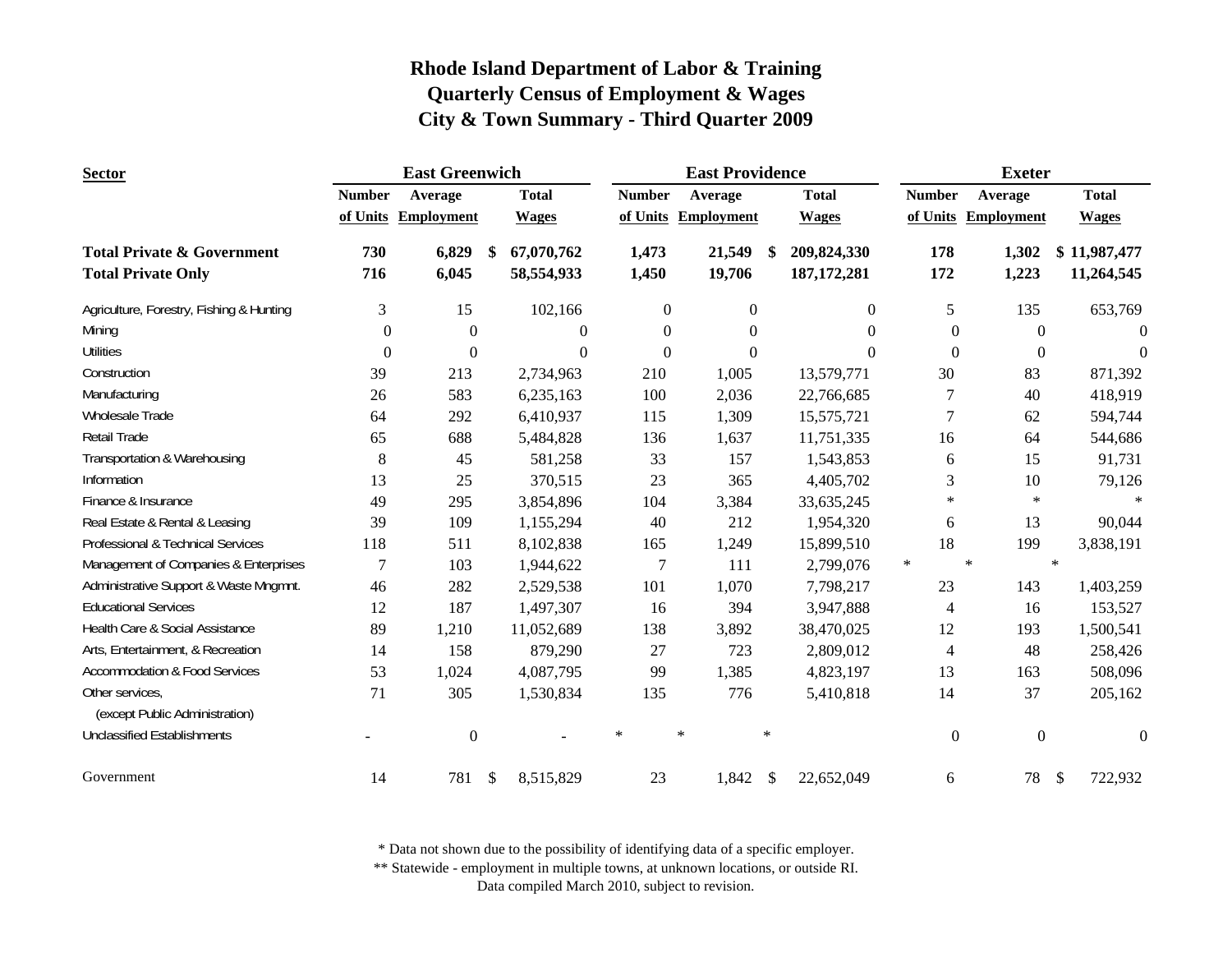| <b>Sector</b>                                     |                | Foster            |        |              |                  | Glocester           |        |                  |                  | Hopkinton         |        |              |
|---------------------------------------------------|----------------|-------------------|--------|--------------|------------------|---------------------|--------|------------------|------------------|-------------------|--------|--------------|
|                                                   | <b>Number</b>  | Average           |        | <b>Total</b> | <b>Number</b>    | Average             |        | <b>Total</b>     | <b>Number</b>    | Average           |        | <b>Total</b> |
|                                                   | of Units       | <b>Employment</b> |        | <b>Wages</b> |                  | of Units Employment |        | <b>Wages</b>     | of Units         | <b>Employment</b> |        | <b>Wages</b> |
| <b>Total Private &amp; Government</b>             | 101            | 442               | \$     | 3,363,429    | 212              | 1,581               | \$     | 12,739,156       | 207              | 1,177             | -S     | 10,221,698   |
| <b>Total Private Only</b>                         | 95             | 357               |        | 2,599,659    | 195              | 1,167               |        | 8,714,598        | 196              | 1,052             |        | 9,069,348    |
| Agriculture, Forestry, Fishing & Hunting          | 4              | 23                |        | 142,332      | $\ast$           | $\ast$              |        | $\star$          | 6                | 20                |        | 190,760      |
| Mining                                            | $\Omega$       | $\Omega$          |        | $\Omega$     | $\ast$           | $\ast$              | $\ast$ |                  | $\ast$           | $\ast$            |        |              |
| <b>Utilities</b>                                  | $\theta$       | $\overline{0}$    |        | $\Omega$     | $\theta$         | $\overline{0}$      |        | $\Omega$         | $\mathbf{0}$     | $\overline{0}$    |        | $\theta$     |
| Construction                                      | 23             | 60                |        | 738,218      | 57               | 137                 |        | 1,470,435        | 60               | 140               |        | 1,328,811    |
| Manufacturing                                     | 6              | 4                 |        | 18,900       | $\ast$           | $\ast$              |        | $\star$          | 21               | 312               |        | 3,180,586    |
| Wholesale Trade                                   | $\overline{A}$ | 6                 |        | 25,195       | 7                | 8                   |        | 96,457           | 7                | 22                |        | 449,360      |
| Retail Trade                                      | 5              | 20                |        | 74,521       | 19               | 182                 |        | 867,888          | 16               | 76                |        | 372,178      |
| Transportation & Warehousing                      | 3              | 32                |        | 182,128      | 5                | 55                  |        | 480,009          | 5                | 23                |        | 265,979      |
| Information                                       | $\star$        | $\ast$            | $\ast$ |              | 4                | 20                  |        | 113,169          | $\overline{4}$   | 13                |        | 47,593       |
| Finance & Insurance                               | $\ast$         | $\ast$            |        | $\ast$       | 7                | 23                  |        | 236,387          | 3                | 5                 |        | 43,627       |
| Real Estate & Rental & Leasing                    | $\ast$         | $\ast$            |        | $\ast$       | 4                | 7                   |        | 18,448           | 3                | 5                 |        | 8,257        |
| Professional & Technical Services                 | 9              | 12                |        | 188,889      | 15               | 73                  |        | 1,012,473        | 11               | 52                |        | 979,430      |
| Management of Companies & Enterprises             | $\ast$         | $\ast$            | $\ast$ |              | $\ast$           | $\ast$              |        | $\star$          | $\ast$           | $\ast$            | $\ast$ |              |
| Administrative Support & Waste Mngmnt.            | 15             | 17                |        | 77,328       | 12               | 25                  |        | 205,980          | 17               | 31                |        | 253,249      |
| <b>Educational Services</b>                       | $\star$        | $\ast$            | $\ast$ |              | $\ast$           | $\ast$              |        | $\ast$           | $\ast$           | $\ast$            |        |              |
| Health Care & Social Assistance                   | 8              | 50                |        | 483,292      | 15               | 386                 |        | 2,950,347        | 14               | 168               |        | 1,073,300    |
| Arts, Entertainment, & Recreation                 | $\ast$         | $\star$           |        | $\ast$       | 3                | 40                  |        | 312,237          | 7                | 93                |        | 376,014      |
| <b>Accommodation &amp; Food Services</b>          | 6              | 37                |        | 151,644      | 16               | 141                 |        | 435,703          | 6                | 44                |        | 213,574      |
| Other services,<br>(except Public Administration) | 4              | 8                 |        | 33,388       | 24               | 42                  |        | 297,358          | 13               | 40                |        | 157,235      |
| <b>Unclassified Establishments</b>                | $\mathbf{0}$   | $\boldsymbol{0}$  |        | $\mathbf{0}$ | $\boldsymbol{0}$ | $\mathbf{0}$        |        | $\boldsymbol{0}$ | $\boldsymbol{0}$ | $\boldsymbol{0}$  |        | $\theta$     |
| Government                                        | 6              | 85                | \$     | 763,770      | 17               | 414                 | \$     | 4,024,558        | 11               | 124               | \$     | 1,152,350    |

\* Data not shown due to the possibility of identifying data of a specific employer.

\*\* Statewide - employment in multiple towns, at unknown locations, or outside RI.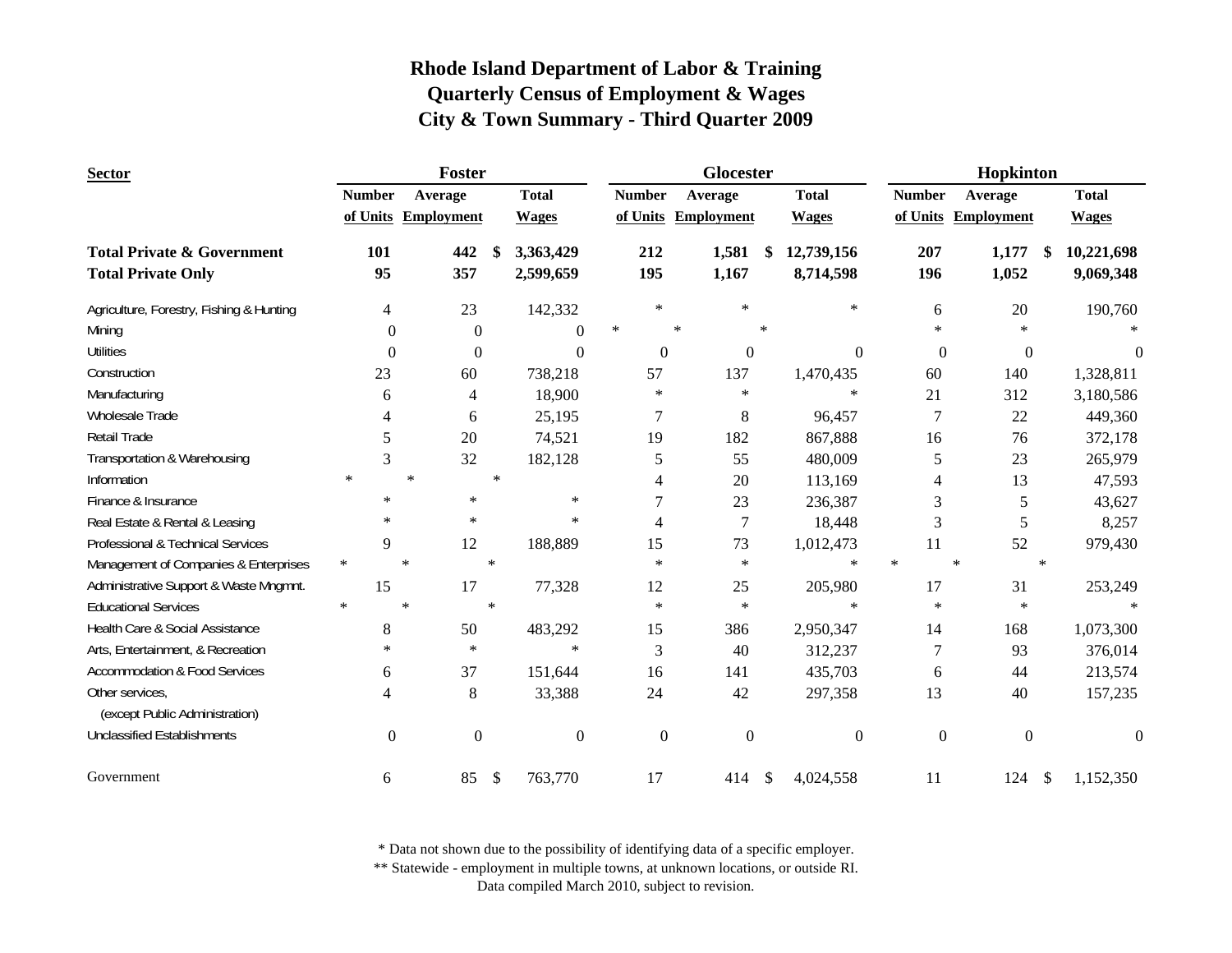| <b>Sector</b>                                                      |                  | <b>Jamestown</b>    |               |                         |                | <b>Johnston</b>     |                           |                             |                | <b>Lincoln</b>         |                            |
|--------------------------------------------------------------------|------------------|---------------------|---------------|-------------------------|----------------|---------------------|---------------------------|-----------------------------|----------------|------------------------|----------------------------|
|                                                                    | <b>Number</b>    | Average             |               | <b>Total</b>            | <b>Number</b>  | Average             |                           | <b>Total</b>                | <b>Number</b>  | Average                | <b>Total</b>               |
|                                                                    |                  | of Units Employment |               | <b>Wages</b>            |                | of Units Employment |                           | <b>Wages</b>                |                | of Units Employment    | <b>Wages</b>               |
| <b>Total Private &amp; Government</b><br><b>Total Private Only</b> | 211<br>199       | 1,314<br>1,017      | -\$           | 11,609,339<br>8,727,546 | 1,090<br>1,077 | 10,832<br>9,498     | -\$                       | 104,573,256<br>89, 849, 758 | 788<br>766     | 13,472<br>\$<br>12,247 | 151,009,384<br>134,564,300 |
| Agriculture, Forestry, Fishing & Hunting                           | $\ast$           | $\ast$              | $\star$       |                         | 11             | 40                  |                           | 118,411                     | $\ast$         | $\ast$                 | $\ast$                     |
| Mining                                                             | $\overline{0}$   | $\mathbf{0}$        |               | $\mathbf{0}$            | $\ast$         | $\ast$              |                           | $\ast$                      | $\overline{0}$ | $\theta$               | $\Omega$                   |
| <b>Utilities</b>                                                   | $\theta$         | $\theta$            |               | $\Omega$                | $\ast$         | $\ast$              |                           | $\ast$                      | $\ast$         | $\ast$                 |                            |
| Construction                                                       | 28               | 81                  |               | 790,518                 | 185            | 706                 |                           | 8,656,368                   | 100            | 818                    | 11,478,836                 |
| Manufacturing                                                      | $\overline{4}$   | 10                  |               | 49,561                  | 94             | 1,002               |                           | 8,199,252                   | 50             | 2,097                  | 24,030,465                 |
| Wholesale Trade                                                    | 17               | 37                  |               | 1,155,280               | 56             | 246                 |                           | 3,099,511                   | 74             | 798                    | 9,660,426                  |
| Retail Trade                                                       | 12               | 99                  |               | 488,141                 | 135            | 1,452               |                           | 10,399,895                  | 56             | 868                    | 6,725,527                  |
| Transportation & Warehousing                                       | 3                | 9                   |               | 188,204                 | 43             | 224                 |                           | 2,303,220                   | 20             | 428                    | 3,908,042                  |
| Information                                                        | 3                | 13                  |               | 114,757                 | 10             | 82                  |                           | 1,391,922                   | 15             | 290                    | 3,863,696                  |
| Finance & Insurance                                                | 6                | 24                  |               | 518,139                 | 32             | 1,234               |                           | 20,383,248                  | 43             | 2,348                  | 29,204,385                 |
| Real Estate & Rental & Leasing                                     | 8                | 31                  |               | 157,736                 | 30             | 263                 |                           | 2,449,383                   | 23             | 60                     | 577,561                    |
| Professional & Technical Services                                  | 44               | 90                  |               | 1,128,131               | 64             | 122                 |                           | 1,365,068                   | 107            | 585                    | 10,464,619                 |
| Management of Companies & Enterprises                              | $\ast$           | $\ast$              |               | $\ast$                  | $\overline{0}$ | $\boldsymbol{0}$    |                           | $\boldsymbol{0}$            | 7              | 267                    | 9,231,327                  |
| Administrative Support & Waste Mngmnt.                             | 17               | 67                  |               | 472,694                 | 116            | 1,256               |                           | 10,409,611                  | 46             | 476                    | 3,335,235                  |
| <b>Educational Services</b>                                        | $\ast$           | $\ast$              |               | $\ast$                  | $8\,$          | 20                  |                           | 157,485                     | 10             | 102                    | 869,663                    |
| Health Care & Social Assistance                                    | 10               | 129                 |               | 1,102,431               | 91             | 1,453               |                           | 14,236,037                  | 69             | 919                    | 7,454,882                  |
| Arts, Entertainment, & Recreation                                  | 9                | 140                 |               | 740,661                 | 9              | 51                  |                           | 257,746                     | 23             | 1,126                  | 7,604,769                  |
| <b>Accommodation &amp; Food Services</b>                           | 11               | 190                 |               | 1,000,995               | 82             | 848                 |                           | 2,994,517                   | 55             | 729                    | 2,606,128                  |
| Other services,<br>(except Public Administration)                  | 22               | 79                  |               | 655,110                 | 109            | 467                 |                           | 2,842,988                   | 64             | 214                    | 1,216,594                  |
| <b>Unclassified Establishments</b>                                 | $\boldsymbol{0}$ | $\boldsymbol{0}$    |               | $\boldsymbol{0}$        |                |                     |                           |                             |                |                        |                            |
| Government                                                         | 12               | 296                 | $\mathcal{S}$ | 2,881,793               | 13             | 1,332               | $\boldsymbol{\mathsf{S}}$ | 14,723,498                  | 22             | 1,225<br>$\mathcal{S}$ | 16,445,084                 |

\* Data not shown due to the possibility of identifying data of a specific employer.

\*\* Statewide - employment in multiple towns, at unknown locations, or outside RI.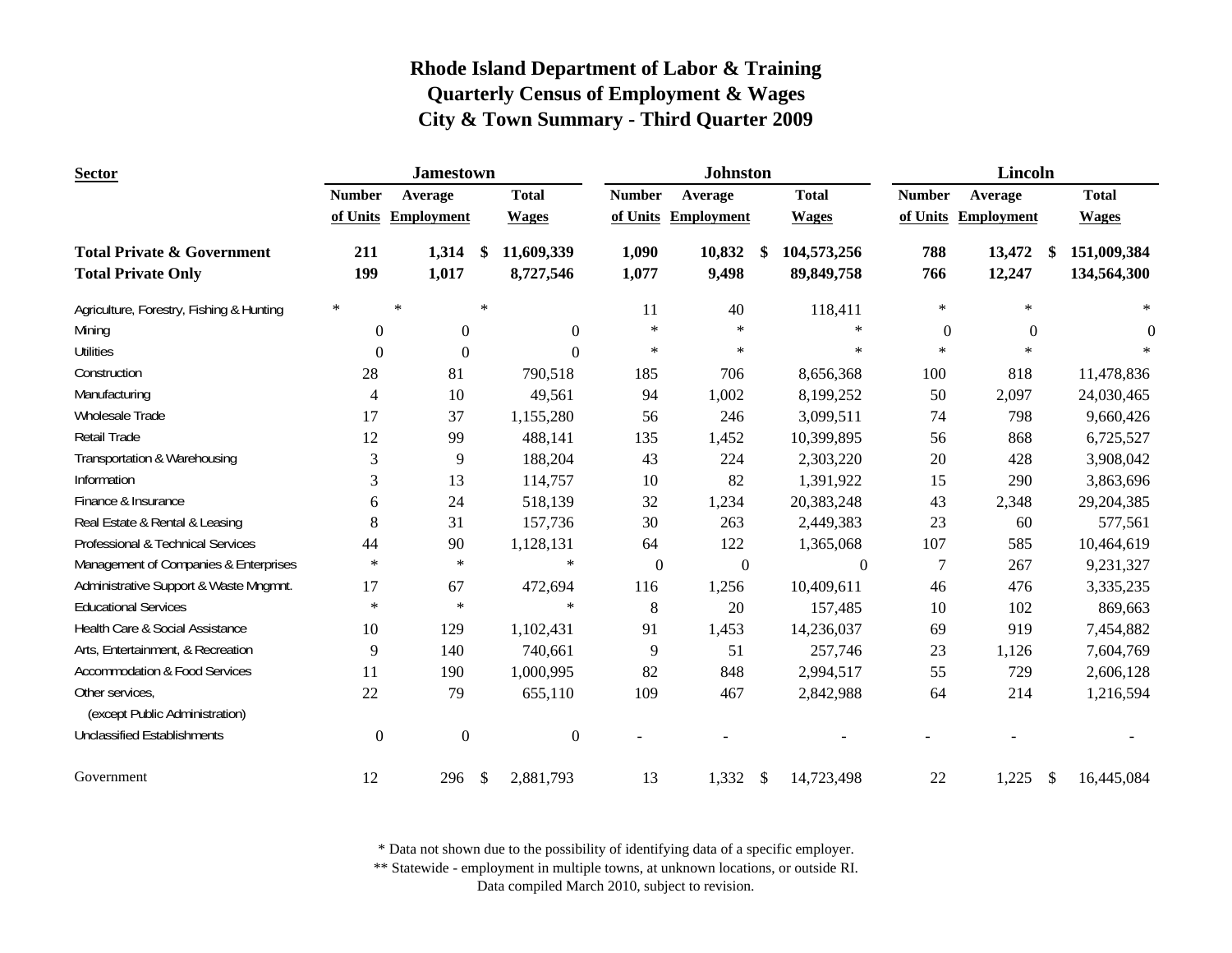| <b>Sector</b>                            | <b>Little Compton</b> |                     | <b>Middletown</b> |                  |                  |                     |               |                | <b>Narragansett</b> |               |        |                     |        |              |
|------------------------------------------|-----------------------|---------------------|-------------------|------------------|------------------|---------------------|---------------|----------------|---------------------|---------------|--------|---------------------|--------|--------------|
|                                          | <b>Number</b>         | Average             |                   | <b>Total</b>     | <b>Number</b>    | Average             |               | <b>Total</b>   |                     | <b>Number</b> |        | Average             |        | <b>Total</b> |
|                                          |                       | of Units Employment |                   | <b>Wages</b>     |                  | of Units Employment |               | <b>Wages</b>   |                     |               |        | of Units Employment |        | <b>Wages</b> |
| <b>Total Private &amp; Government</b>    | 140                   | 796                 | -\$               | 5,517,200        | 760              | 11,102              | -S            | 105,574,045    |                     | 487           |        | 5,046               | - \$   | 37,254,533   |
| <b>Total Private Only</b>                | 134                   | 686                 |                   | 4,661,933        | 746              | 10,383              |               | 98,973,709     |                     | 467           |        | 4,037               |        | 25,306,487   |
| Agriculture, Forestry, Fishing & Hunting | 7                     | 68                  |                   | 289,911          | 5                | 79                  |               | 618,884        |                     | $\tau$        |        | 33                  |        | 261,168      |
| Mining                                   | $\ast$                | $\ast$              |                   | $\ast$           | $\ast$           | $\ast$              |               | $\ast$         |                     | $\Omega$      |        | $\Omega$            |        | $\Omega$     |
| <b>Utilities</b>                         | $\overline{0}$        | $\theta$            |                   | $\mathbf{0}$     | $\ast$           | $\ast$              |               | $\ast$         |                     | $\mathbf{0}$  |        | $\theta$            |        | $\Omega$     |
| Construction                             | 31                    | 98                  |                   | 1,045,029        | 71               | 383                 |               | 4,319,740      |                     | 48            |        | 109                 |        | 889,685      |
| Manufacturing                            | $\ast$                | $\ast$              |                   | $\ast$           | 18               | 304                 |               | 4,337,253      |                     | 18            |        | 98                  |        | 1,045,569    |
| Wholesale Trade                          | 6                     | 7                   |                   | 106,489          | 37               | 162                 |               | 1,993,166      |                     | 26            |        | 74                  |        | 821,527      |
| Retail Trade                             | 9                     | 38                  |                   | 124,350          | 100              | 1,509               |               | 10,569,815     |                     | 50            |        | 718                 |        | 4,250,073    |
| Transportation & Warehousing             | $\ast$                | $\ast$              |                   | $\ast$           | 11               | 76                  |               | 927,590        |                     | 8             |        | 151                 |        | 1,098,708    |
| Information                              | $\theta$              | $\boldsymbol{0}$    |                   | $\boldsymbol{0}$ | 13               | 294                 |               | 4,698,081      |                     | 3             |        | 9                   |        | 326,416      |
| Finance & Insurance                      | 3                     | 29                  |                   | 388,665          | 27               | 511                 |               | 8,990,971      |                     | 16            |        | 47                  |        | 794,831      |
| Real Estate & Rental & Leasing           | 5                     | 6                   |                   | 80,465           | 41               | 153                 |               | 1,201,692      |                     | 29            |        | 102                 |        | 764,980      |
| Professional & Technical Services        | 10                    | 14                  |                   | 191,050          | 104              | 2,009               |               | 32,712,161     |                     | 48            |        | 84                  |        | 1,325,245    |
| Management of Companies & Enterprises    | $\ast$                | $\ast$              |                   | $\ast$           | 5                | 274                 |               | 2,941,761      |                     | $\ast$        |        | $\ast$              |        | $\ast$       |
| Administrative Support & Waste Mngmnt.   | 20                    | 127                 |                   | 848,837          | 42               | 207                 |               | 1,840,990      |                     | 31            |        | 102                 |        | 714,436      |
| <b>Educational Services</b>              | $\ast$                | $\ast$              |                   | $\ast$           | 10               | 226                 |               | 2,255,355      |                     | 7             |        | 3                   |        | 49,002       |
| Health Care & Social Assistance          | $\ast$                | $\ast$              |                   | $\ast$           | 79               | 1,561               |               | 9,599,451      |                     | 44            |        | 449                 |        | 3,998,269    |
| Arts, Entertainment, & Recreation        | 8                     | 142                 |                   | 872,702          | 15               | 313                 |               | 1,195,992      |                     | 13            |        | 341                 |        | 1,698,310    |
| <b>Accommodation &amp; Food Services</b> | 8                     | 70                  |                   | 197,123          | 92               | 1,827               |               | 7,838,854      |                     | 72            |        | 1,470               |        | 5,893,344    |
| Other services,                          | 18                    | 41                  |                   | 221,843          | 74               | 469                 |               | 2,467,591      |                     | 46            |        | 246                 |        | 1,335,906    |
| (except Public Administration)           |                       |                     |                   |                  |                  |                     |               |                |                     |               |        |                     |        |              |
| <b>Unclassified Establishments</b>       | $\mathbf{0}$          | $\mathbf{0}$        |                   | $\boldsymbol{0}$ | $\boldsymbol{0}$ | $\boldsymbol{0}$    |               | $\overline{0}$ | $\ast$              |               | $\ast$ |                     | $\ast$ |              |
| Government                               | 6                     | 110                 | $\mathcal{S}$     | 855,267          | 14               | 720                 | $\mathcal{S}$ | 6,600,336      |                     | 20            |        | 1,009               | \$     | 11,948,046   |

\* Data not shown due to the possibility of identifying data of a specific employer.

\*\* Statewide - employment in multiple towns, at unknown locations, or outside RI.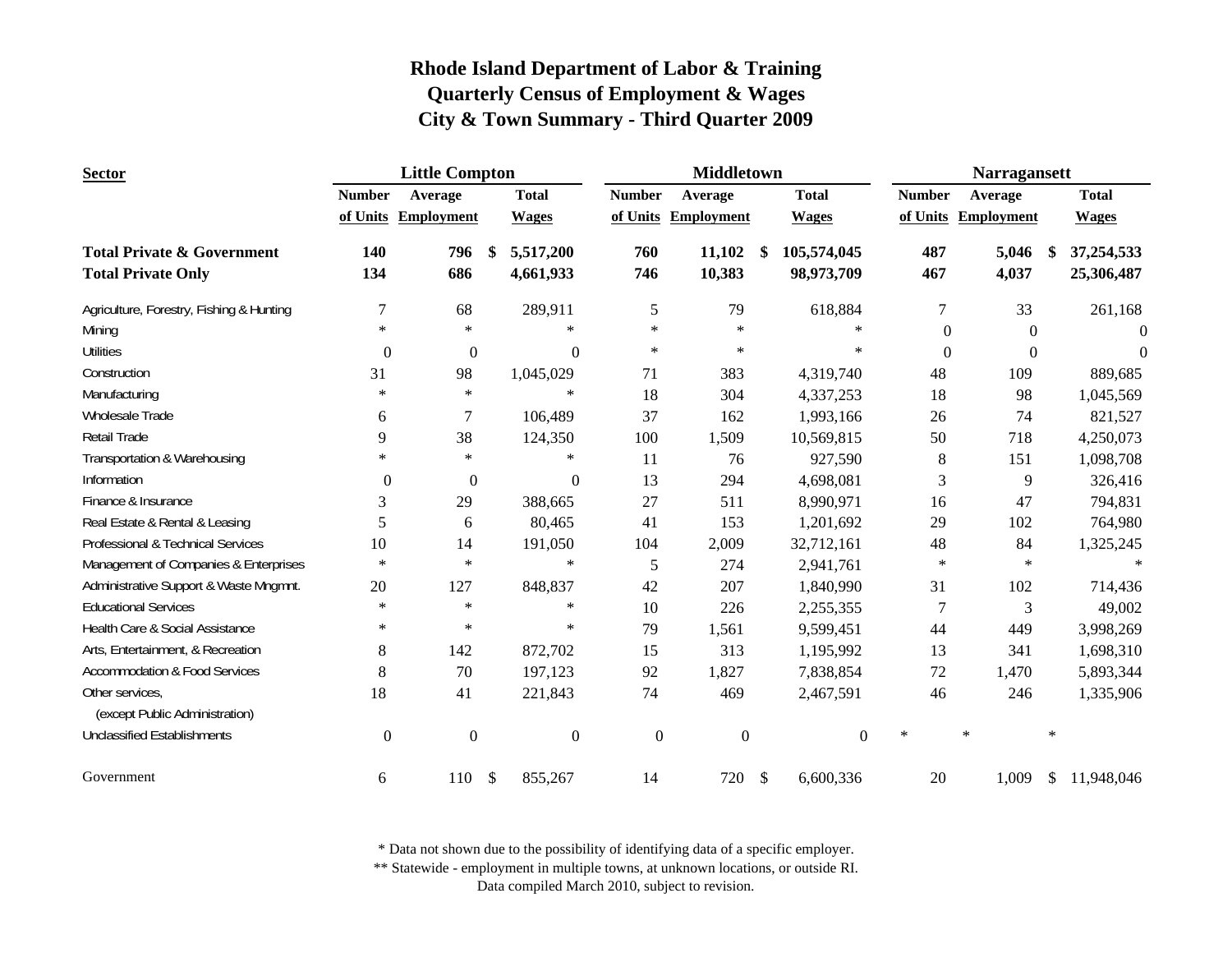| <b>Sector</b>                                     |                | <b>Newport</b>      |               |                  |               | <b>New Shoreham</b> |               |                  |                  | <b>North Kingstown</b> |               |                |
|---------------------------------------------------|----------------|---------------------|---------------|------------------|---------------|---------------------|---------------|------------------|------------------|------------------------|---------------|----------------|
|                                                   | <b>Number</b>  | Average             |               | <b>Total</b>     | <b>Number</b> | Average             |               | <b>Total</b>     | <b>Number</b>    | Average                |               | <b>Total</b>   |
|                                                   |                | of Units Employment |               | <b>Wages</b>     |               | of Units Employment |               | <b>Wages</b>     |                  | of Units Employment    |               | <b>Wages</b>   |
| <b>Total Private &amp; Government</b>             | 1,272          | 18,758              | -S            | 206,036,309      | 219           | 1,516               | \$            | 11,598,155       | 1,019            | 14,374                 | S.            | 143,473,401    |
| <b>Total Private Only</b>                         | 1,235          | 13,623              |               | 107,976,424      | 203           | 1,375               |               | 10,391,153       | 1,000            | 12,899                 |               | 127,980,049    |
| Agriculture, Forestry, Fishing & Hunting          | 4              | 36                  |               | 312,993          | $\ast$        | $\ast$              |               | $\ast$           | 11               | 45                     |               | 328,955        |
| Mining                                            | $\overline{0}$ | $\overline{0}$      |               | $\boldsymbol{0}$ | $\mathbf{0}$  | $\mathbf{0}$        |               | $\boldsymbol{0}$ | $\boldsymbol{0}$ | $\boldsymbol{0}$       |               | $\overline{0}$ |
| <b>Utilities</b>                                  | $\theta$       | $\theta$            |               | $\theta$         | $\ast$        | $\ast$              |               | $\ast$           | 4                | 119                    |               | 2,319,249      |
| Construction                                      | 97             | 471                 |               | 5,178,797        | 38            | 64                  |               | 760,346          | 124              | 485                    |               | 5,934,240      |
| Manufacturing                                     | 28             | 142                 |               | 1,562,553        | 4             | 27                  |               | 111,712          | 68               | 4,326                  |               | 56,613,591     |
| Wholesale Trade                                   | 62             | 215                 |               | 2,844,602        | $\ast$        | $\ast$              |               | $\ast$           | 93               | 433                    |               | 6,649,777      |
| Retail Trade                                      | 210            | 1,496               |               | 8,577,057        | 38            | 190                 |               | 1,274,802        | 103              | 1,958                  |               | 12,623,090     |
| Transportation & Warehousing                      | 40             | 365                 |               | 2,000,114        | 5             | 16                  |               | 86,359           | 39               | 471                    |               | 4,109,496      |
| Information                                       | 25             | 244                 |               | 2,525,071        | 3             | 9                   |               | 69,615           | 23               | 251                    |               | 3,420,552      |
| Finance & Insurance                               | 41             | 195                 |               | 2,549,899        | $\ast$        | $\ast$              |               | $\ast$           | 40               | 180                    |               | 2,107,150      |
| Real Estate & Rental & Leasing                    | 56             | 320                 |               | 2,619,120        | 14            | 63                  |               | 466,745          | 33               | 69                     |               | 595,659        |
| Professional & Technical Services                 | 141            | 729                 |               | 11,781,529       | 5             | 28                  |               | 146,203          | 135              | 411                    |               | 6,333,268      |
| Management of Companies & Enterprises             | 9              | 211                 |               | 1,448,580        | $\ast$        | $\ast$              |               | $\ast$           | 12               | 586                    |               | 5,941,000      |
| Administrative Support & Waste Mngmnt.            | 74             | 465                 |               | 4,812,135        | 10            | 44                  |               | 421,493          | 67               | 327                    |               | 2,289,440      |
| <b>Educational Services</b>                       | 19             | 560                 |               | 6,044,439        | $\ast$        | $\ast$              |               | $\ast$           | 20               | 103                    |               | 770,917        |
| Health Care & Social Assistance                   | 81             | 1,723               |               | 18,273,076       | $\ast$        | $\ast$              |               | $\ast$           | 69               | 1,463                  |               | 10,497,116     |
| Arts, Entertainment, & Recreation                 | 46             | 1,211               |               | 7,266,953        | 10            | 71                  |               | 440,316          | 24               | 297                    |               | 1,714,541      |
| <b>Accommodation &amp; Food Services</b>          | 171            | 4,364               |               | 24,218,677       | 52            | 802                 |               | 5,987,711        | 62               | 964                    |               | 3,406,952      |
| Other services,<br>(except Public Administration) | 131            | 876                 |               | 5,960,829        | 14            | 22                  |               | 143,199          | 73               | 411                    |               | 2,325,056      |
| <b>Unclassified Establishments</b>                |                |                     |               |                  | $\mathbf{0}$  | $\mathbf{0}$        |               | $\boldsymbol{0}$ |                  |                        |               |                |
| Government                                        | 37             | 5,135               | $\mathcal{S}$ | 98,059,885       | 16            | 140                 | $\mathcal{S}$ | 1,207,002        | 19               | 1,478                  | $\mathcal{S}$ | 15,493,352     |

\* Data not shown due to the possibility of identifying data of a specific employer.

\*\* Statewide - employment in multiple towns, at unknown locations, or outside RI.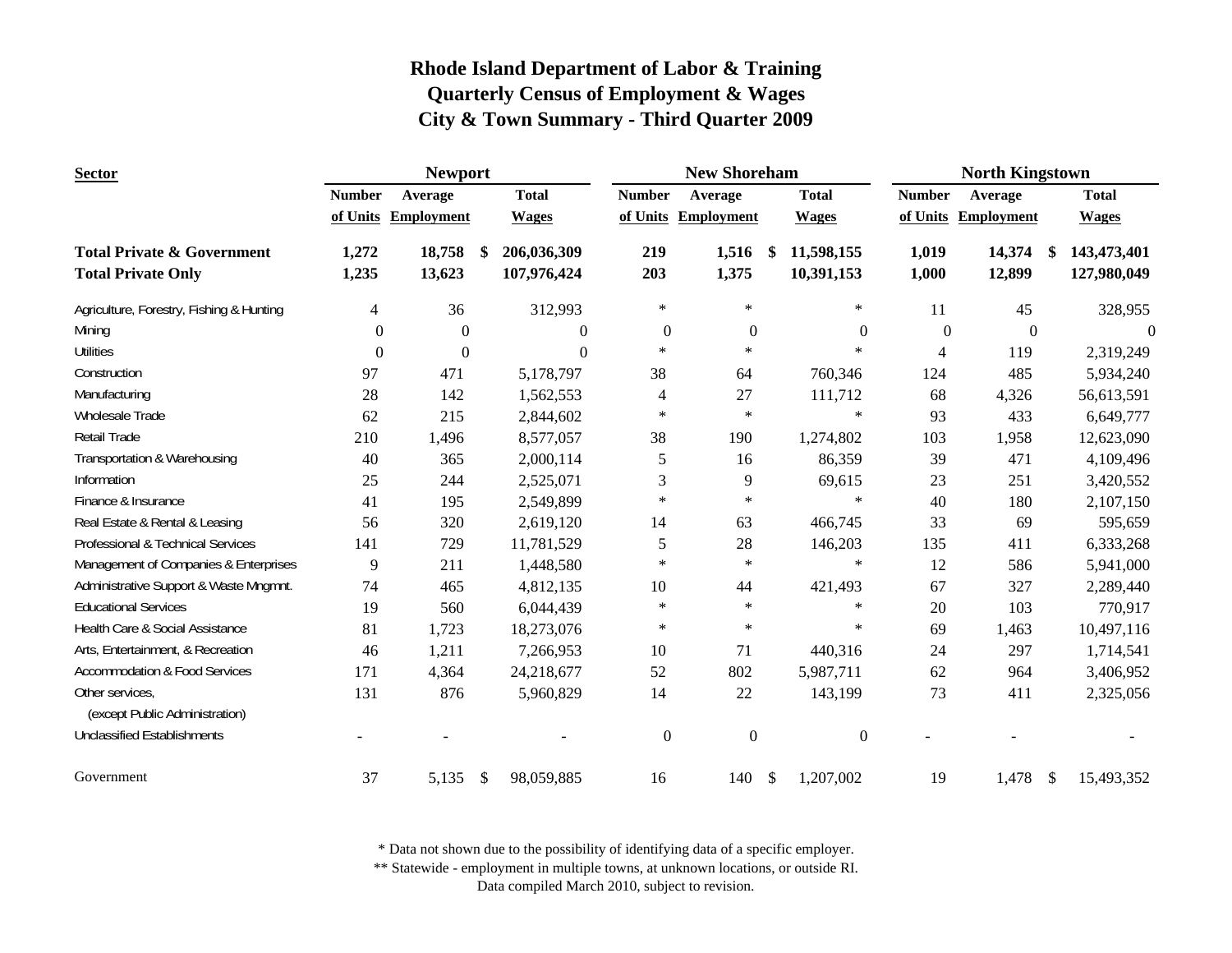| <b>Sector</b>                                     |                  | <b>North Providence</b> |                           |              |                | <b>North Smithfield</b> |                  |                | Pawtucket         |                   |
|---------------------------------------------------|------------------|-------------------------|---------------------------|--------------|----------------|-------------------------|------------------|----------------|-------------------|-------------------|
|                                                   | <b>Number</b>    | Average                 |                           | <b>Total</b> | <b>Number</b>  | Average                 | <b>Total</b>     | <b>Number</b>  | Average           | <b>Total</b>      |
|                                                   |                  | of Units Employment     |                           | <b>Wages</b> |                | of Units Employment     | <b>Wages</b>     | of Units       | <b>Employment</b> | <b>Wages</b>      |
| <b>Total Private &amp; Government</b>             | 717              | 7,143                   | $\boldsymbol{\mathsf{s}}$ | 61,266,393   | 377            | 3,491                   | \$<br>28,715,278 | 1,565          | 23,619            | \$<br>230,855,544 |
| <b>Total Private Only</b>                         | 707              | 6,368                   |                           | 51,353,618   | 368            | 3,245                   | 26,243,640       | 1,541          | 21,985            | 207,229,634       |
| Agriculture, Forestry, Fishing & Hunting          | $\overline{0}$   | $\boldsymbol{0}$        |                           | $\Omega$     | $\ast$         | $\ast$                  | $\ast$           | $\overline{0}$ | $\boldsymbol{0}$  | $\theta$          |
| Mining                                            | $\Omega$         | $\Omega$                |                           | $\Omega$     | $\ast$         | $\ast$                  | $\ast$           | $\Omega$       | $\theta$          | $\Omega$          |
| <b>Utilities</b>                                  |                  |                         |                           |              | $\overline{0}$ | $\mathbf{0}$            | $\mathbf{0}$     | 3              | 35                | 476,701           |
| Construction                                      | 76               | 267                     |                           | 2,952,082    | 74             | 218                     | 2,282,963        | 152            | 829               | 11,426,100        |
| Manufacturing                                     | 41               | 361                     |                           | 2,688,677    | $20\,$         | 430                     | 3,952,493        | 161            | 3,981             | 40,655,387        |
| Wholesale Trade                                   | 35               | 191                     |                           | 2,402,830    | 24             | 131                     | 1,735,704        | 77             | 411               | 5,134,674         |
| Retail Trade                                      | 106              | 958                     |                           | 5,617,861    | 38             | 669                     | 5,214,262        | 175            | 1,686             | 11,334,092        |
| Transportation & Warehousing                      | 14               | 77                      |                           | 630,872      | 12             | 61                      | 708,755          | 41             | 438               | 3,785,297         |
| Information                                       | 9                | 32                      |                           | 309,470      | $\mathfrak{Z}$ | 11                      | 100,010          | 26             | 157               | 2,636,774         |
| Finance & Insurance                               | 33               | 162                     |                           | 1,926,611    | 11             | 36                      | 436,292          | 61             | 930               | 10,435,233        |
| Real Estate & Rental & Leasing                    | 29               | 104                     |                           | 777,232      | 12             | 24                      | 250,285          | 53             | 234               | 2,061,566         |
| Professional & Technical Services                 | 58               | 156                     |                           | 2,143,553    | 43             | 240                     | 3,264,077        | 132            | 609               | 7,226,275         |
| Management of Companies & Enterprises             | $\ast$           | $\ast$                  |                           | $\ast$       | $\mathbf{0}$   | $\boldsymbol{0}$        | $\boldsymbol{0}$ | 9              | 1,490             | 26,790,825        |
| Administrative Support & Waste Mngmnt.            | 57               | 434                     |                           | 2,230,477    | 20             | 58                      | 523,582          | 93             | 1,725             | 10,824,133        |
| <b>Educational Services</b>                       | $\ast$           | $\ast$                  |                           | $\ast$       | 3              | 5                       | 12,841           | 21             | 359               | 2,777,157         |
| Health Care & Social Assistance                   | 76               | 2,557                   |                           | 25,099,018   | 40             | 740                     | 4,838,314        | 181            | 5,804             | 52,906,706        |
| Arts, Entertainment, & Recreation                 | 6                | 51                      |                           | 163,224      | 6              | 37                      | 153,391          | 21             | 424               | 5,840,771         |
| <b>Accommodation &amp; Food Services</b>          | 69               | 674                     |                           | 2,387,605    | 20             | 403                     | 1,252,260        | 133            | 1,516             | 4,977,572         |
| Other services,<br>(except Public Administration) | 95               | 322                     |                           | 1,912,890    | 38             | 138                     | 940,176          | 202            | 1,357             | 7,940,371         |
| <b>Unclassified Establishments</b>                | $\boldsymbol{0}$ | $\boldsymbol{0}$        |                           | $\mathbf{0}$ | $\mathbf{0}$   | $\mathbf{0}$            | $\boldsymbol{0}$ |                |                   |                   |
| Government                                        | 10               | 776                     | -\$                       | 9,912,775    | 9              | 248                     | \$<br>2,471,638  | 24             | 1,633             | \$<br>23,625,910  |

\* Data not shown due to the possibility of identifying data of a specific employer.

\*\* Statewide - employment in multiple towns, at unknown locations, or outside RI.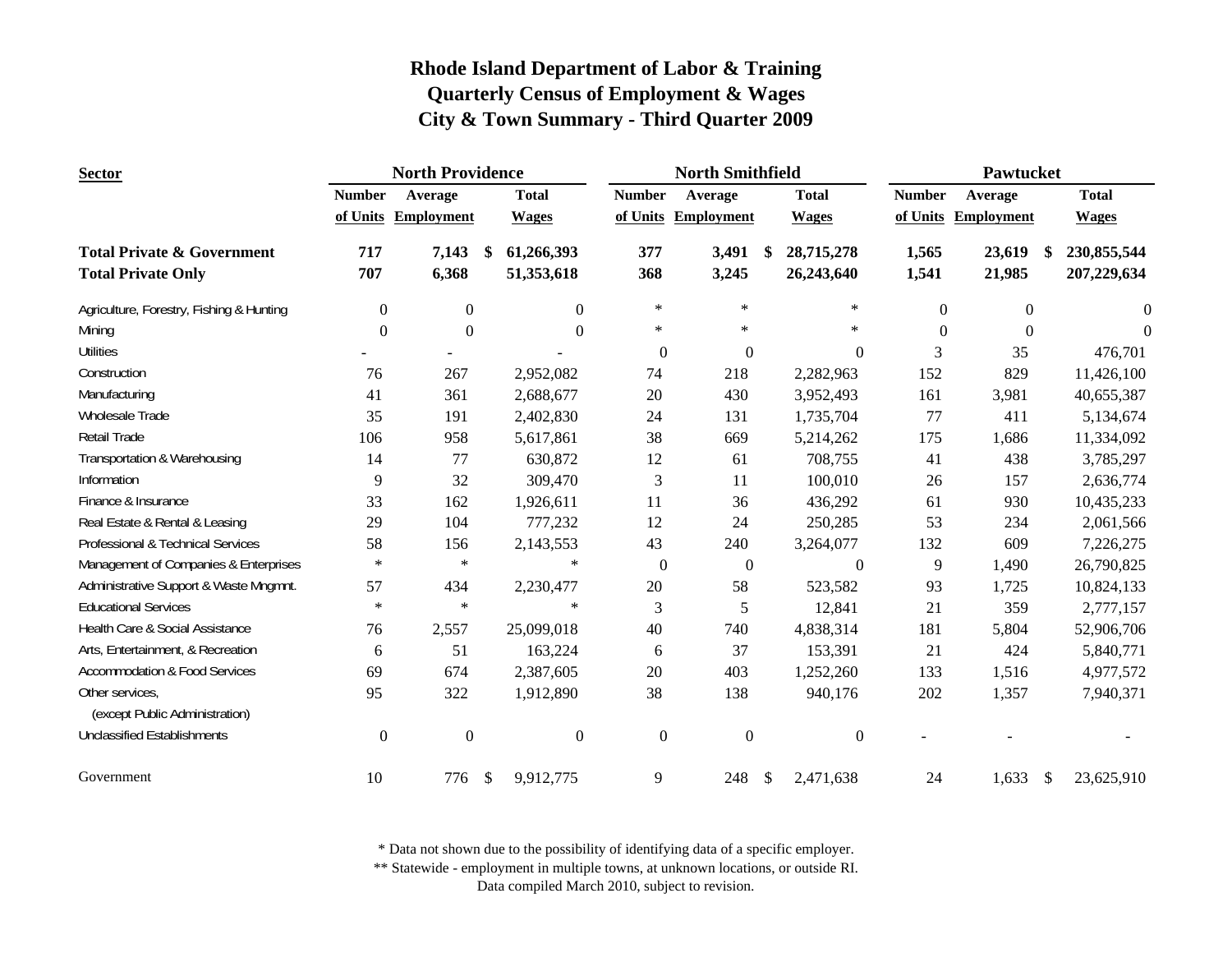| <b>Sector</b>                                     |               | Portsmouth          |                           |                  |               | Providence |               |               |                  | Richmond             |              |
|---------------------------------------------------|---------------|---------------------|---------------------------|------------------|---------------|------------|---------------|---------------|------------------|----------------------|--------------|
|                                                   | <b>Number</b> | Average             |                           | <b>Total</b>     | <b>Number</b> | Average    |               | <b>Total</b>  | <b>Number</b>    | Average              | <b>Total</b> |
|                                                   |               | of Units Employment |                           | <b>Wages</b>     | of Units      | Employment |               | <b>Wages</b>  |                  | of Units Employment  | <b>Wages</b> |
| <b>Total Private &amp; Government</b>             | 532           | 6,041               | \$                        | 72,620,532       | 5,637         | 105,045    | \$            | 1,225,379,213 | 151              | 1,818<br>-\$         | 13,163,339   |
| <b>Total Private Only</b>                         | 518           | 5,351               |                           | 65,412,426       | 5,526         | 90,519     |               | 1,010,808,095 | 144              | 1,240                | 8,318,695    |
| Agriculture, Forestry, Fishing & Hunting          | 16            |                     | 57                        | 393,663          | $\ast$        | $\ast$     | $\ast$        |               | 6                | 28                   | 277,946      |
| Mining                                            | $\Omega$      |                     | $\theta$                  | $\boldsymbol{0}$ |               |            |               |               | $\ast$           | $\ast$               |              |
| <b>Utilities</b>                                  | $\ast$        |                     | $\ast$                    |                  | 6             | 534        |               | 10,432,257    | $\mathbf{0}$     | $\overline{0}$       | $\Omega$     |
| Construction                                      | 80            | 311                 |                           | 3,440,247        | 289           | 2,260      |               | 34,236,747    | 22               | 89                   | 944,184      |
| Manufacturing                                     | 28            | 1,968               |                           | 39,604,936       | 299           | 4,597      |               | 40,786,025    | 6                | 82                   | 920,741      |
| Wholesale Trade                                   | 30            | 114                 |                           | 1,454,957        | 257           | 2,306      |               | 31,147,802    | 6                | 30                   | 418,484      |
| <b>Retail Trade</b>                               | 61            | 538                 |                           | 3,605,927        | 629           | 6,269      |               | 36,635,337    | $22\,$           | 321                  | 2,149,898    |
| Transportation & Warehousing                      | 6             |                     | 57                        | 348,512          | 76            | 551        |               | 4,783,229     | $\ast$           | $\ast$               |              |
| Information                                       | 11            |                     | 65                        | 836,089          | 163           | 3,455      |               | 54,125,300    | $\ast$           | $\ast$               | $\star$      |
| Finance & Insurance                               | 20            |                     | 87                        | 1,051,107        | 338           | 5,115      |               | 90,795,027    | $\overline{4}$   | 44                   | 358,094      |
| Real Estate & Rental & Leasing                    | 11            | 145                 |                           | 929,051          | 198           | 1,362      |               | 13,697,180    | $\ast$           | $\ast$               | $\ast$       |
| Professional & Technical Services                 | 60            | 137                 |                           | 1,916,912        | 909           | 6,122      |               | 98,314,270    | 9                | 43                   | 418,039      |
| Management of Companies & Enterprises             | 6             |                     | 29                        | 349,612          | 48            | 1,763      |               | 35,254,987    | $\boldsymbol{0}$ | $\mathbf{0}$         | $\theta$     |
| Administrative Support & Waste Mngmnt.            | 31            | 296                 |                           | 1,478,216        | 303           | 6,979      |               | 45,445,577    | 10               | 61                   | 418,101      |
| <b>Educational Services</b>                       | 13            | 237                 |                           | 2,080,517        | 112           | 11,256     |               | 139,813,452   | $\mathfrak{Z}$   | 13                   | 34,932       |
| Health Care & Social Assistance                   | 35            | 468                 |                           | 3,392,804        | 580           | 24,813     |               | 300,436,900   | 9                | 76                   | 581,110      |
| Arts, Entertainment, & Recreation                 | 11            | 142                 |                           | 806,195          | 64            | 821        |               | 4,924,579     | $\overline{7}$   | 153                  | 541,879      |
| <b>Accommodation &amp; Food Services</b>          | 40            | 517                 |                           | 2,370,558        | 518           | 7,869      |               | 35,994,941    | 13               | 223                  | 773,912      |
| Other services,<br>(except Public Administration) | 58            | 180                 |                           | 1,339,590        | 736           | 4,437      |               | 33,903,644    | 21               | 50                   | 224,165      |
| <b>Unclassified Establishments</b>                | $\ast$        | $\ast$              | $\ast$                    |                  | $\ast$        | $\ast$     | $\ast$        |               | $\boldsymbol{0}$ | $\boldsymbol{0}$     | $\mathbf{0}$ |
| Government                                        | 14            | 691                 | $\boldsymbol{\mathsf{S}}$ | 7,208,106        | 111           | 14,525     | $\mathcal{S}$ | 214,571,118   | 7                | 576<br>$\mathcal{S}$ | 4,844,644    |

\* Data not shown due to the possibility of identifying data of a specific employer.

\*\* Statewide - employment in multiple towns, at unknown locations, or outside RI.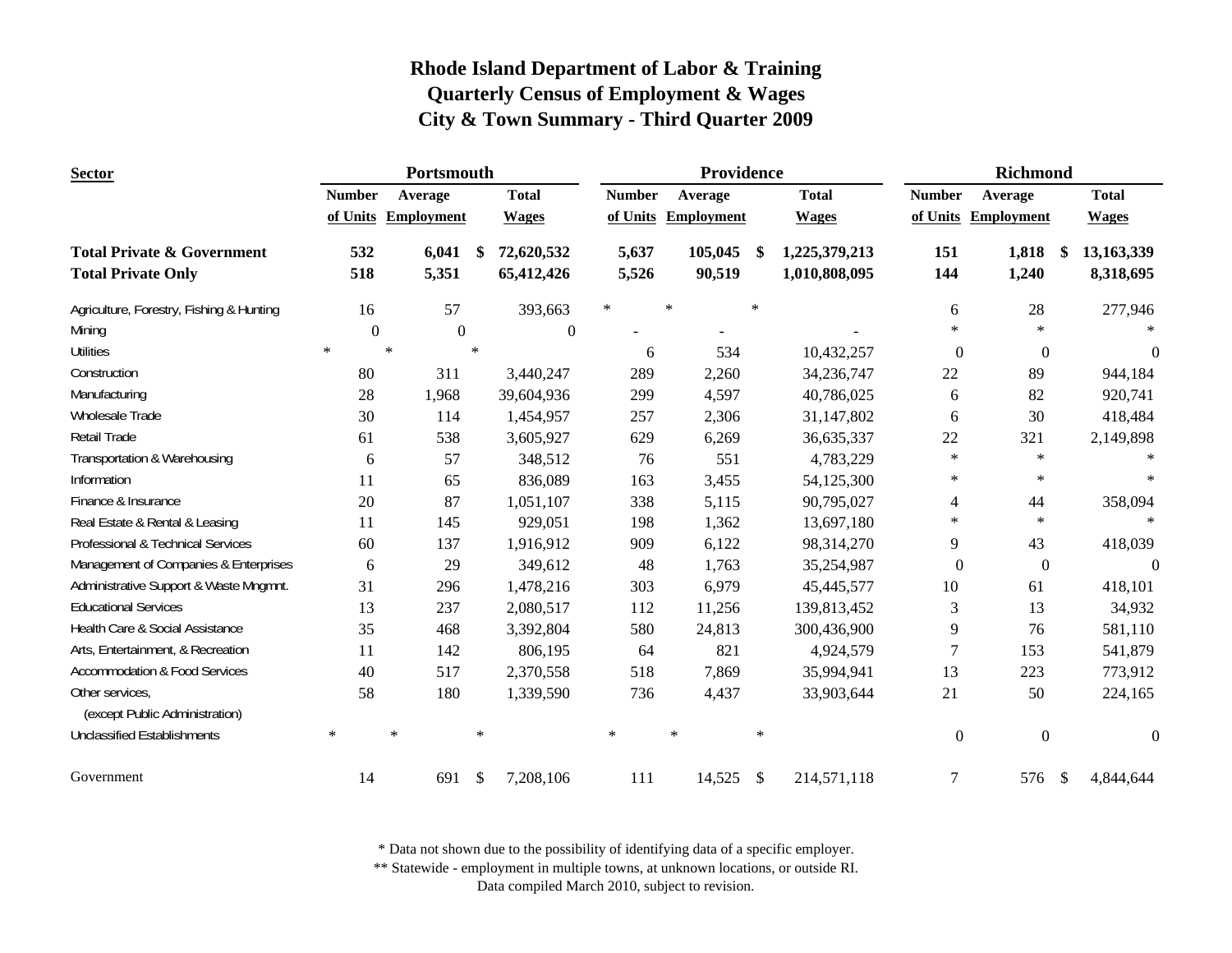| <b>Sector</b>                                     |               | <b>Scituate</b>     |                            |               | Smithfield          |                    |               | <b>South Kingstown</b> |                            |
|---------------------------------------------------|---------------|---------------------|----------------------------|---------------|---------------------|--------------------|---------------|------------------------|----------------------------|
|                                                   | <b>Number</b> | Average             | <b>Total</b>               | <b>Number</b> | Average             | <b>Total</b>       | <b>Number</b> | Average                | <b>Total</b>               |
|                                                   |               | of Units Employment | <b>Wages</b>               |               | of Units Employment | <b>Wages</b>       |               | of Units Employment    | <b>Wages</b>               |
| <b>Total Private &amp; Government</b>             | 256           | 1,520               | 13,920,486<br>-SS          | 825           | 12,848              | 156,074,248<br>-\$ | 1,024         | 13,061                 | 124,662,472<br>\$          |
| <b>Total Private Only</b>                         | 243           | 870                 | 6,146,773                  | 812           | 12,343              | 150,517,839        | 1,003         | 9,809                  | 81,720,999                 |
| Agriculture, Forestry, Fishing & Hunting          | 12            | 60                  | 331,386                    | 3             | 12                  | 28,915             | 21            | 93                     | 864,993                    |
| Mining                                            | $\theta$      | $\overline{0}$      | $\overline{0}$             | $\ast$        | $\ast$              | $\star$            | $\ast$        | $\ast$                 |                            |
| <b>Utilities</b>                                  | $\theta$      | $\theta$            | $\Omega$                   | $\Omega$      | $\mathbf{0}$        | $\theta$           | $\ast$        | $\ast$                 |                            |
| Construction                                      | 63            | 134                 | 1,386,317                  | 137           | 973                 | 12,054,641         | 119           | 293                    | 2,872,112                  |
| Manufacturing                                     | 12            | 28                  | 176,093                    | 72            | 1,230               | 14,160,515         | 28            | 732                    | 8,740,446                  |
| Wholesale Trade                                   | $8\,$         | 14                  | 151,526                    | 57            | 741                 | 9,893,804          | 61            | 785                    | 11,245,776                 |
| Retail Trade                                      | 18            | 176                 | 1,144,278                  | 106           | 2,163               | 12,911,163         | 122           | 1,342                  | 9,184,222                  |
| Transportation & Warehousing                      | 12            | 30                  | 198,282                    | 14            | 74                  | 738,582            | 12            | 91                     | 525,213                    |
| Information                                       | 4             | 22                  | 103,919                    | 18            | 238                 | 3,845,123          | 16            | 159                    | 2,031,816                  |
| Finance & Insurance                               | 5             | 14                  | 242,782                    | 47            | 2,297               | 58,228,132         | 40            | 245                    | 3,279,037                  |
| Real Estate & Rental & Leasing                    | 5             | 12                  | 114,153                    | 21            | 61                  | 683,622            | 28            | 217                    | 1,028,260                  |
| Professional & Technical Services                 | 30            | 72                  | 730,866                    | 74            | 256                 | 4,556,138          | 118           | 304                    | 3,923,478                  |
| Management of Companies & Enterprises             | $\theta$      | $\overline{0}$      | $\mathbf{0}$               | 5             | 75                  | 1,037,041          | 6             | 25                     | 304,445                    |
| Administrative Support & Waste Mngmnt.            | 20            | 34                  | 198,514                    | 45            | 362                 | 4,446,082          | 70            | 280                    | 2,223,337                  |
| <b>Educational Services</b>                       | $\ast$        | $\ast$              | $\ast$                     | 11            | 761                 | 9,956,170          | 26            | 257                    | 1,980,518                  |
| Health Care & Social Assistance                   | 15            | 74                  | 520,743                    | 56            | 1,523               | 11,190,975         | 104           | 2,559                  | 22,000,364                 |
| Arts, Entertainment, & Recreation                 | 3             | 9                   | 24,315                     | 9             | 38                  | 183,148            | 30            | 300                    | 1,327,536                  |
| <b>Accommodation &amp; Food Services</b>          | 12            | 121                 | 370,832                    | 70            | 1,202               | 4,649,729          | 101           | 1,404                  | 5,466,044                  |
| Other services,<br>(except Public Administration) | 22            | 70                  | 451,867                    | 66            | 330                 | 1,898,158          | 98            | 701                    | 4,439,445                  |
| <b>Unclassified Establishments</b>                | $\ast$        | $\ast$              | $\ast$                     | $\ast$        | $\ast$              | $\ast$             |               |                        |                            |
| Government                                        | 13            | 649                 | $\mathcal{S}$<br>7,773,713 | 13            | 504                 | \$<br>5,556,409    | 21            | 3,254                  | $\mathbb{S}$<br>42,941,473 |

\* Data not shown due to the possibility of identifying data of a specific employer.

\*\* Statewide - employment in multiple towns, at unknown locations, or outside RI.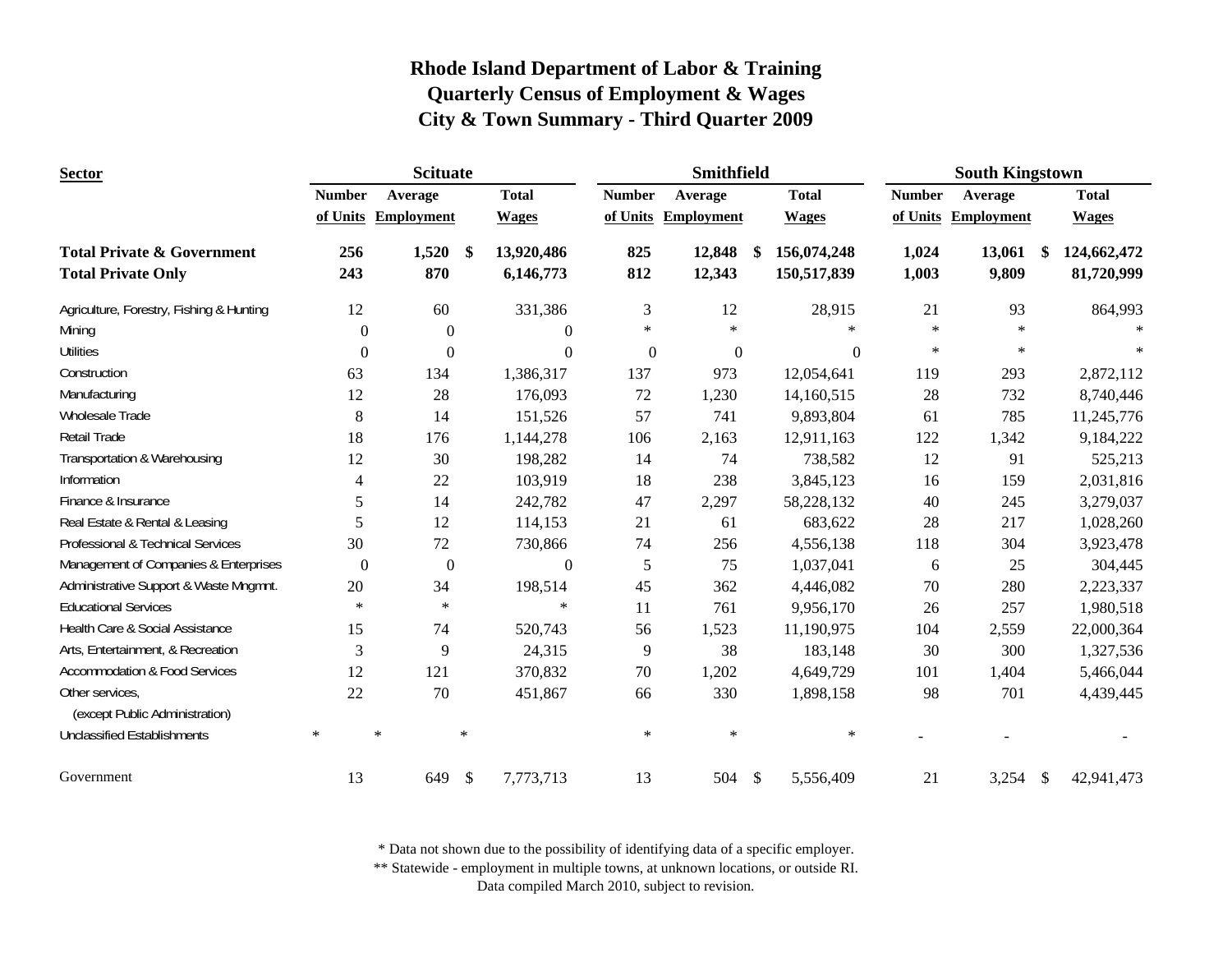| <b>Sector</b>                                                      |                | <b>Tiverton</b>   |                           |                          | <b>Warren</b>    |                   |                                |                | Warwick |                   |               |                            |
|--------------------------------------------------------------------|----------------|-------------------|---------------------------|--------------------------|------------------|-------------------|--------------------------------|----------------|---------|-------------------|---------------|----------------------------|
|                                                                    | <b>Number</b>  | Average           |                           | <b>Total</b>             | <b>Number</b>    | Average           | <b>Total</b>                   | <b>Number</b>  |         | Average           |               | <b>Total</b>               |
|                                                                    | of Units       | <b>Employment</b> |                           | <b>Wages</b>             | of Units         | <b>Employment</b> | <b>Wages</b>                   | of Units       |         | <b>Employment</b> |               | <b>Wages</b>               |
| <b>Total Private &amp; Government</b><br><b>Total Private Only</b> | 399<br>384     | 2,626<br>2,058    | \$                        | 22,554,607<br>16,212,374 | 375<br>367       | 3,519<br>3,351    | \$<br>29,190,768<br>26,632,534 | 3,273<br>3,241 |         | 47,125<br>43,484  | <sup>\$</sup> | 444,969,970<br>394,146,459 |
| Agriculture, Forestry, Fishing & Hunting                           | 10             | 37                |                           | 162,165                  | $\ast$           | $\ast$            | $\ast$                         | $\overline{4}$ |         | 14                |               | 50,495                     |
| Mining                                                             | $\ast$         | $\ast$            | $\ast$                    |                          | $\theta$         | $\overline{0}$    | $\overline{0}$                 |                |         |                   |               |                            |
| <b>Utilities</b>                                                   | $\ast$         | $\ast$            |                           | $\ast$                   | $\boldsymbol{0}$ | $\mathbf{0}$      | $\Omega$                       | $\ast$         |         | $\ast$            |               |                            |
| Construction                                                       | 62             | 231               |                           | 1,894,524                | 47               | 145               | 1,360,472                      | 333            |         | 2,048             |               | 26,462,427                 |
| Manufacturing                                                      | 12             | 66                |                           | 357,010                  | 43               | 723               | 7,485,828                      | 167            |         | 3,263             |               | 34,235,497                 |
| Wholesale Trade                                                    | 27             | 99                |                           | 1,097,201                | 15               | 133               | 1,880,869                      | 240            |         | 1,694             |               | 20,818,008                 |
| <b>Retail Trade</b>                                                | 57             | 447               |                           | 3,972,636                | 41               | 243               | 1,443,515                      | 439            |         | 7,645             |               | 49,166,505                 |
| Transportation & Warehousing                                       | 8              | 50                |                           | 203,661                  | 7                | 316               | 1,539,515                      | 88             |         | 1,922             |               | 18,329,824                 |
| Information                                                        | 6              | 24                |                           | 643,143                  | 6                | 37                | 452,343                        | 45             |         | 594               |               | 6,460,130                  |
| Finance & Insurance                                                | 13             | 58                |                           | 680,232                  | 15               | 193               | 1,636,797                      | 198            |         | 2,973             |               | 36,900,384                 |
| Real Estate & Rental & Leasing                                     | $\overline{7}$ | 6                 |                           | 63,601                   | 10               | 21                | 152,404                        | 132            |         | 1,256             |               | 9,846,388                  |
| Professional & Technical Services                                  | 46             | 140               |                           | 1,641,101                | 30               | 93                | 895,980                        | 394            |         | 1,835             |               | 23,757,996                 |
| Management of Companies & Enterprises                              | $\star$        | $\ast$            |                           | $\ast$                   | $\ast$           | $\ast$            | $\ast$                         | 20             |         | 1,348             |               | 19,630,201                 |
| Administrative Support & Waste Mngmnt.                             | 25             | 83                |                           | 718,501                  | 21               | 163               | 925,964                        | 213            |         | 2,047             |               | 16,556,959                 |
| <b>Educational Services</b>                                        | 3              | 7                 |                           | 20,178                   | 5                | 66                | 666,349                        | 41             |         | 959               |               | 9,581,785                  |
| Health Care & Social Assistance                                    | 25             | 318               |                           | 2,504,967                | 34               | 566               | 5,598,272                      | 337            |         | 8,512             |               | 87,553,359                 |
| Arts, Entertainment, & Recreation                                  | 6              | 39                |                           | 174,370                  | 6                | 34                | 118,931                        | 41             |         | 588               |               | 2,940,221                  |
| <b>Accommodation &amp; Food Services</b>                           | 27             | 313               |                           | 1,162,497                | 40               | 487               | 1,589,910                      | 236            |         | 5,107             |               | 20,880,433                 |
| Other services,<br>(except Public Administration)                  | 46             | 119               |                           | 565,216                  | 43               | 124               | 779,514                        | 310            |         | 1,679             |               | 10,975,487                 |
| <b>Unclassified Establishments</b>                                 |                |                   |                           |                          |                  | $\mathbf{0}$      |                                | $\ast$         | $\ast$  |                   | $\ast$        |                            |
| Government                                                         | 15             | 568               | $\boldsymbol{\mathsf{S}}$ | 6,342,233                | 8                | 169               | \$<br>2,558,234                | 32             |         | 3,643             | $\mathcal{S}$ | 50,823,511                 |

\* Data not shown due to the possibility of identifying data of a specific employer.

\*\* Statewide - employment in multiple towns, at unknown locations, or outside RI.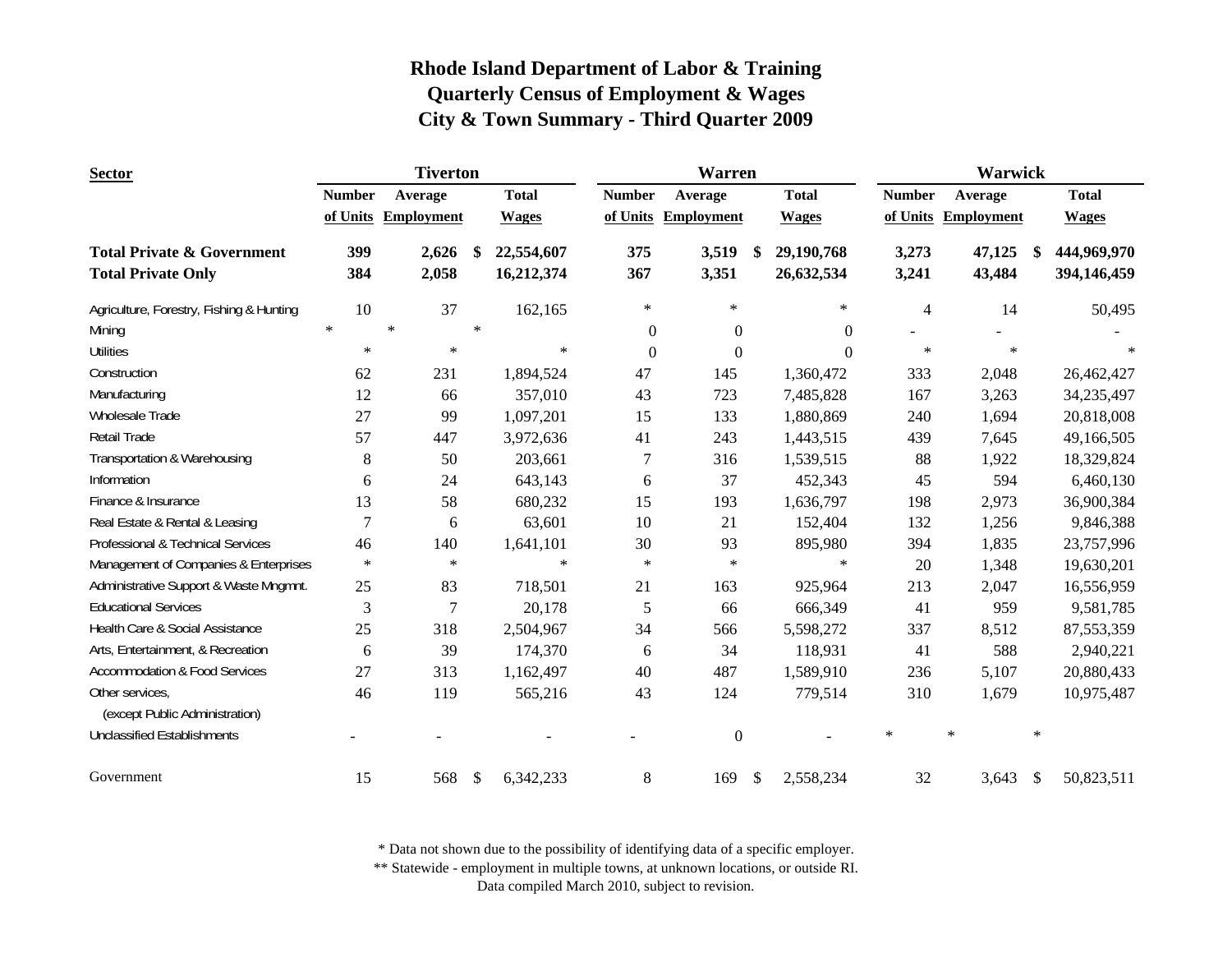| <b>Sector</b>                                                      |               | Westerly          |      |                          | <b>West Greenwich</b> |                     |        | <b>West Warwick</b>      |                  |                     |    |                            |
|--------------------------------------------------------------------|---------------|-------------------|------|--------------------------|-----------------------|---------------------|--------|--------------------------|------------------|---------------------|----|----------------------------|
|                                                                    | <b>Number</b> | Average           |      | <b>Total</b>             | <b>Number</b>         | Average             |        | <b>Total</b>             | <b>Number</b>    | Average             |    | <b>Total</b>               |
|                                                                    | of Units      | <b>Employment</b> |      | <b>Wages</b>             |                       | of Units Employment |        | <b>Wages</b>             |                  | of Units Employment |    | <b>Wages</b>               |
| <b>Total Private &amp; Government</b><br><b>Total Private Only</b> | 879<br>860    | 9,871<br>9,110    | - \$ | 78,883,110<br>71,293,065 | 204<br>196            | 3,161<br>2,809      | \$.    | 43,493,909<br>39,326,048 | 620<br>606       | 7,820<br>6,879      | -S | 77,209,290<br>65, 671, 532 |
| Agriculture, Forestry, Fishing & Hunting                           | $\ast$        | $\ast$            |      | $\star$                  | 5                     | 6                   |        | 15,205                   | $\boldsymbol{0}$ | $\mathbf{0}$        |    | $\overline{0}$             |
| Mining                                                             | $\ast$        | $\star$           |      | $\star$                  | $\ast$                | $\star$             | $\ast$ |                          | $\ast$           | $\star$             |    |                            |
| <b>Utilities</b>                                                   | $\ast$        | $\ast$            |      | $\ast$                   | $\Omega$              | $\mathbf{0}$        |        | $\overline{0}$           | $\boldsymbol{0}$ | $\mathbf{0}$        |    | $\theta$                   |
| Construction                                                       | 108           | 271               |      | 2,782,811                | 44                    | 135                 |        | 1,230,491                | 92               | 321                 |    | 3,277,634                  |
| Manufacturing                                                      | 27            | 590               |      | 6,425,863                | 12                    | 1,127               |        | 19,964,244               | 34               | 1,329               |    | 15,197,471                 |
| Wholesale Trade                                                    | 34            | 67                |      | 878,777                  | 12                    | 245                 |        | 3,641,528                | 28               | 271                 |    | 3,315,338                  |
| Retail Trade                                                       | 137           | 2,025             |      | 12,357,009               | 13                    | 54                  |        | 304,117                  | 93               | 936                 |    | 6,724,062                  |
| Transportation & Warehousing                                       | 10            | 45                |      | 323,959                  | 6                     | 180                 |        | 1,870,634                | $8\,$            | 244                 |    | 2,219,915                  |
| Information                                                        | 13            | 234               |      | 2,990,411                | 5                     | 13                  |        | 466,353                  | 7                | 793                 |    | 12,194,146                 |
| Finance & Insurance                                                | 30            | 323               |      | 3,679,412                | 9                     | 42                  |        | 470,269                  | 30               | 747                 |    | 8,294,721                  |
| Real Estate & Rental & Leasing                                     | 29            | 131               |      | 728,354                  | 4                     | 13                  |        | 322,579                  | 22               | 54                  |    | 487,605                    |
| Professional & Technical Services                                  | 72            | 228               |      | 2,694,447                | 24                    | 442                 |        | 7,471,526                | 49               | 107                 |    | 1,285,747                  |
| Management of Companies & Enterprises                              | 5             | 265               |      | 3,279,044                | $\ast$                | $\ast$              |        | $\ast$                   | $\ast$           | $\ast$              |    | $\ast$                     |
| Administrative Support & Waste Mngmnt.                             | 49            | 161               |      | 1,202,427                | 19                    | 115                 |        | 932,419                  | 21               | 121                 |    | 855,191                    |
| <b>Educational Services</b>                                        | 8             | 43                |      | 186,388                  | $\ast$                | $\ast$              |        | $\ast$                   | 9                | 26                  |    | 96,447                     |
| Health Care & Social Assistance                                    | 110           | 2,021             |      | 20,308,172               | 10                    | 155                 |        | 958,348                  | 43               | 749                 |    | 6,155,512                  |
| Arts, Entertainment, & Recreation                                  | 35            | 663               |      | 3,770,490                | $\ast$                | $\ast$              |        | $\ast$                   | 11               | 58                  |    | 293,683                    |
| <b>Accommodation &amp; Food Services</b>                           | 98            | 1,636             |      | 6,955,986                | 17                    | 216                 |        | 978,082                  | 61               | 687                 |    | 2,244,853                  |
| Other services,<br>(except Public Administration)                  | 91            | 329               |      | 1,803,788                | 11                    | 23                  |        | 93,726                   | 96               | 337                 |    | 1,853,135                  |
| <b>Unclassified Establishments</b>                                 | $\mathbf{0}$  | $\boldsymbol{0}$  |      | $\boldsymbol{0}$         | $\mathbf{0}$          | $\mathbf{0}$        |        | $\boldsymbol{0}$         |                  |                     |    |                            |
| Government                                                         | 19            | 760               | \$   | 7,590,045                | 8                     | 355                 | \$     | 4,167,861                | 14               | 944                 | \$ | 11,537,758                 |

\* Data not shown due to the possibility of identifying data of a specific employer.

\*\* Statewide - employment in multiple towns, at unknown locations, or outside RI.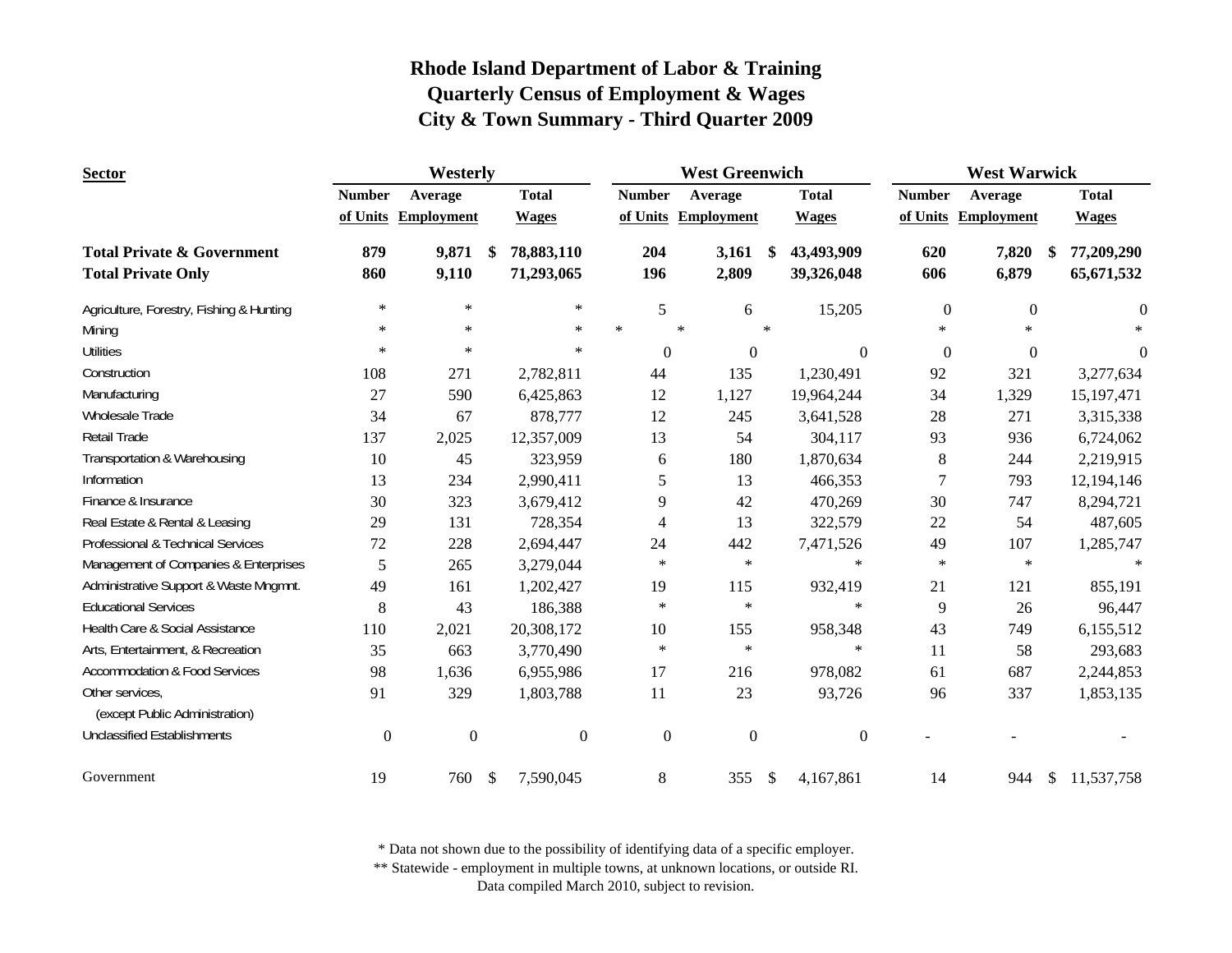| <b>Sector</b>                            | Woonsocket |                  |        |                   |                           |                  |        | Statewide **  |        |                   |        |                  |  |
|------------------------------------------|------------|------------------|--------|-------------------|---------------------------|------------------|--------|---------------|--------|-------------------|--------|------------------|--|
|                                          |            | <b>Number</b>    |        | Average           |                           | <b>Total</b>     |        | <b>Number</b> |        | Average           |        | <b>Total</b>     |  |
|                                          |            | of Units         |        | <b>Employment</b> |                           | <b>Wages</b>     |        | of Units      |        | <b>Employment</b> |        | <b>Wages</b>     |  |
| <b>Total Private &amp; Government</b>    |            | 846              |        | 14,702            | -SS                       | 165,797,311      |        | 2,855         |        | 7,455             | \$     | 110,810,931      |  |
| <b>Total Private Only</b>                |            | 827              |        | 13,514            |                           | 152,671,713      |        | 2,851         |        | 7,446             |        | 110,661,311      |  |
| Agriculture, Forestry, Fishing & Hunting |            | $\boldsymbol{0}$ |        | $\boldsymbol{0}$  |                           | $\boldsymbol{0}$ |        | $\mathbf{0}$  |        | $\boldsymbol{0}$  |        | $\boldsymbol{0}$ |  |
| Mining                                   |            | $\Omega$         |        | $\boldsymbol{0}$  |                           | $\mathbf{0}$     |        |               |        |                   |        |                  |  |
| <b>Utilities</b>                         | $\star$    |                  | $\ast$ |                   | $\ast$                    |                  | $\ast$ |               | $\ast$ |                   | $\ast$ |                  |  |
| Construction                             |            | 61               |        | 294               |                           | 3,280,951        |        | 264           |        | 649               |        | 7,900,067        |  |
| Manufacturing                            |            | 66               |        | 1,023             |                           | 9,604,287        |        | 16            |        | 26                |        | 391,656          |  |
| <b>Wholesale Trade</b>                   |            | 47               |        | 370               |                           | 4,901,440        |        | 1,068         |        | 1,933             |        | 38,598,805       |  |
| <b>Retail Trade</b>                      |            | 120              |        | 1,681             |                           | 10,824,566       |        | 83            |        | 502               |        | 9,786,501        |  |
| Transportation & Warehousing             |            | 15               |        | 797               |                           | 6,664,963        |        | 41            |        | 97                |        | 1,462,677        |  |
| Information                              |            | 11               |        | 105               |                           | 1,035,252        |        | 149           |        | 268               |        | 5,571,688        |  |
| Finance & Insurance                      |            | 24               |        | 192               |                           | 1,941,177        |        | 113           |        | 268               |        | 5,682,818        |  |
| Real Estate & Rental & Leasing           |            | 31               |        | 126               |                           | 989,746          |        | 29            |        | 43                |        | 830,768          |  |
| Professional & Technical Services        |            | 68               |        | 382               |                           | 5,965,312        |        | 486           |        | 1,035             |        | 16,002,647       |  |
| Management of Companies & Enterprises    |            | 9                |        | 2,061             |                           | 61,109,757       |        | 35            |        | 121               |        | 2,366,331        |  |
| Administrative Support & Waste Mngmnt.   |            | 39               |        | 617               |                           | 5,318,497        |        | 305           |        | 1,677             |        | 13,825,950       |  |
| <b>Educational Services</b>              |            | 15               |        | 314               |                           | 2,525,483        |        | 53            |        | 113               |        | 1,022,455        |  |
| Health Care & Social Assistance          |            | 112              |        | 3,811             |                           | 31,200,127       |        | 45            |        | 192               |        | 2,996,105        |  |
| Arts, Entertainment, & Recreation        |            | 7                |        | 97                |                           | 381,162          |        | 18            |        | 46                |        | 342,137          |  |
| <b>Accommodation &amp; Food Services</b> |            | 95               |        | 1,094             |                           | 3,625,578        |        | 28            |        | 263               |        | 1,228,212        |  |
| Other services,                          |            | 106              |        | 480               |                           | 2,217,116        |        | 96            |        | 203               |        | 2,440,563        |  |
| (except Public Administration)           |            |                  |        |                   |                           |                  |        |               |        |                   |        |                  |  |
| <b>Unclassified Establishments</b>       | $\ast$     |                  | $\ast$ |                   | $\ast$                    |                  |        | 21            |        | 9                 |        | 87,828           |  |
| Government                               |            | 19               |        | 1,188             | $\boldsymbol{\mathsf{S}}$ | 13,125,598       |        | 4             |        | 9                 | \$     | 149,620          |  |

\* Data not shown due to the possibility of identifying data of a specific employer.

\*\* Statewide - employment in multiple towns, at unknown locations, or outside RI.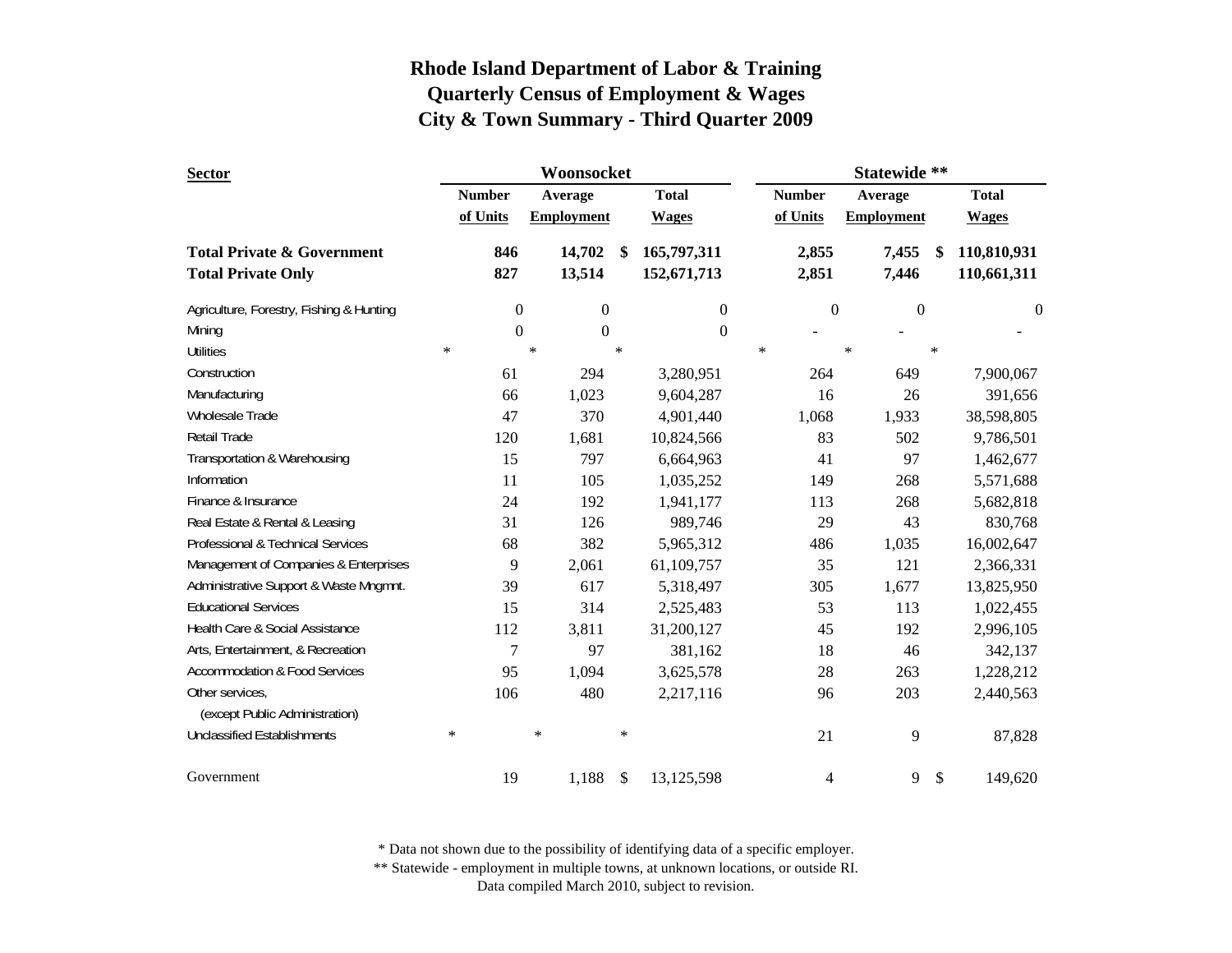| <b>Sector</b>                                     |                  | <b>Bristol County</b> |                |               | <b>Kent County</b>  |              | <b>Newport County</b> |                     |              |  |  |
|---------------------------------------------------|------------------|-----------------------|----------------|---------------|---------------------|--------------|-----------------------|---------------------|--------------|--|--|
|                                                   | <b>Number</b>    | Average               | <b>Total</b>   | <b>Number</b> | Average             | <b>Total</b> | <b>Number</b>         | Average             | <b>Total</b> |  |  |
|                                                   |                  | of Units Employment   | <b>Wages</b>   |               | of Units Employment | <b>Wages</b> |                       | of Units Employment | <b>Wages</b> |  |  |
| <b>Total Private &amp; Government</b>             | 1,455            | 13,952 \$             | 117,162,441    | 5,571         | 72,256 \$           | 693,850,052  | 3,314                 | 40,638 \$           | 423,912,032  |  |  |
| <b>Total Private Only</b>                         | 1,420            | 12,104                | 97,240,427     | 5,485         | 65,443              | 606,298,887  | 3,216                 | 33,118              | 301,964,412  |  |  |
| Agriculture, Forestry, Fishing & Hunting          | 5                | 20                    | 131,084        | 15            | 47                  | 204,873      | 44                    | 282                 | 1,839,461    |  |  |
| Mining                                            | $\boldsymbol{0}$ | $\theta$              | $\overline{0}$ | 3             | 5                   | 65,685       | $\overline{4}$        | 4                   | 38,700       |  |  |
| <b>Utilities</b>                                  | $\ast$           | $\ast$                | $\star$        | $\ast$        | $\ast$              | $\ast$       | 3                     | 43                  | 775,502      |  |  |
| Construction                                      | 210              | 686                   | 7,469,779      | 652           | 3,133               | 37,824,173   | 369                   | 1,575               | 16,668,855   |  |  |
| Manufacturing                                     | 120              | 1,794                 | 18,155,494     | 284           | 6,905               | 85,134,646   | 92                    | 2,516               | 46,049,573   |  |  |
| Wholesale Trade                                   | 79               | 289                   | 4,489,725      | 387           | 2,778               | 37,480,971   | 179                   | 634                 | 8,651,695    |  |  |
| <b>Retail Trade</b>                               | 140              | 1,247                 | 7,407,875      | 701           | 11,037              | 72,624,047   | 449                   | 4,127               | 27,337,926   |  |  |
| Transportation & Warehousing                      | 19               | 349                   | 1,877,587      | 122           | 2,566               | 24,391,794   | 69                    | 558                 | 3,670,046    |  |  |
| Information                                       | 23               | 109                   | 1,289,612      | 79            | 1,452               | 19,779,562   | 58                    | 640                 | 8,817,141    |  |  |
| Finance & Insurance                               | 59               | 405                   | 4,373,607      | 311           | 4,187               | 50,761,565   | 110                   | 904                 | 14,179,013   |  |  |
| Real Estate & Rental & Leasing                    | 39               | 82                    | 715,598        | 221           | 1,489               | 12,197,045   | 128                   | 661                 | 5,051,665    |  |  |
| Professional & Technical Services                 | 135              | 303                   | 3,365,736      | 645           | 3,062               | 42,709,954   | 405                   | 3,119               | 49,370,884   |  |  |
| Management of Companies & Enterprises             | 9                | 42                    | 605,790        | 33            | 1,612               | 23,859,978   | 23                    | 530                 | 4,853,660    |  |  |
| Administrative Support & Waste Mngmnt.            | 90               | 453                   | 3,078,590      | 361           | 2,840               | 22,947,764   | 209                   | 1,245               | 10,171,373   |  |  |
| <b>Educational Services</b>                       | 26               | 1,810                 | 18, 117, 773   | 72            | 1,290               | 11,877,512   | 49                    | 1,032               | 10,441,032   |  |  |
| Health Care & Social Assistance                   | 119              | 1,920                 | 14,910,164     | 519           | 11,580              | 112,882,464  | 232                   | 4,216               | 34,992,130   |  |  |
| Arts, Entertainment, & Recreation                 | 31               | 401                   | 2,287,574      | 75            | 869                 | 4,337,539    | 95                    | 1,987               | 11,056,873   |  |  |
| <b>Accommodation &amp; Food Services</b>          | 126              | 1,569                 | 5,544,226      | 430           | 7,959               | 31,243,029   | 349                   | 7,281               | 36,788,704   |  |  |
| Other services,<br>(except Public Administration) | 189              | 615                   | 3,196,720      | 572           | 2,636               | 15,975,926   | 349                   | 1,764               | 11,210,179   |  |  |
| <b>Unclassified Establishments</b>                | $\ast$           | $\star$               | $\ast$         | $\ast$        | $\ast$              | $\ast$       |                       |                     |              |  |  |
| Government                                        | 35               | 1,848 \$              | 19,922,014     | 86            | 6,812 \$            | 87,551,165   | 98                    | 7,520 \$            | 121,947,620  |  |  |

\* Data not shown due to the possibility of identifying data of a specific employer.

\*\* Statewide - employment in multiple towns, at unknown locations, or outside RI.